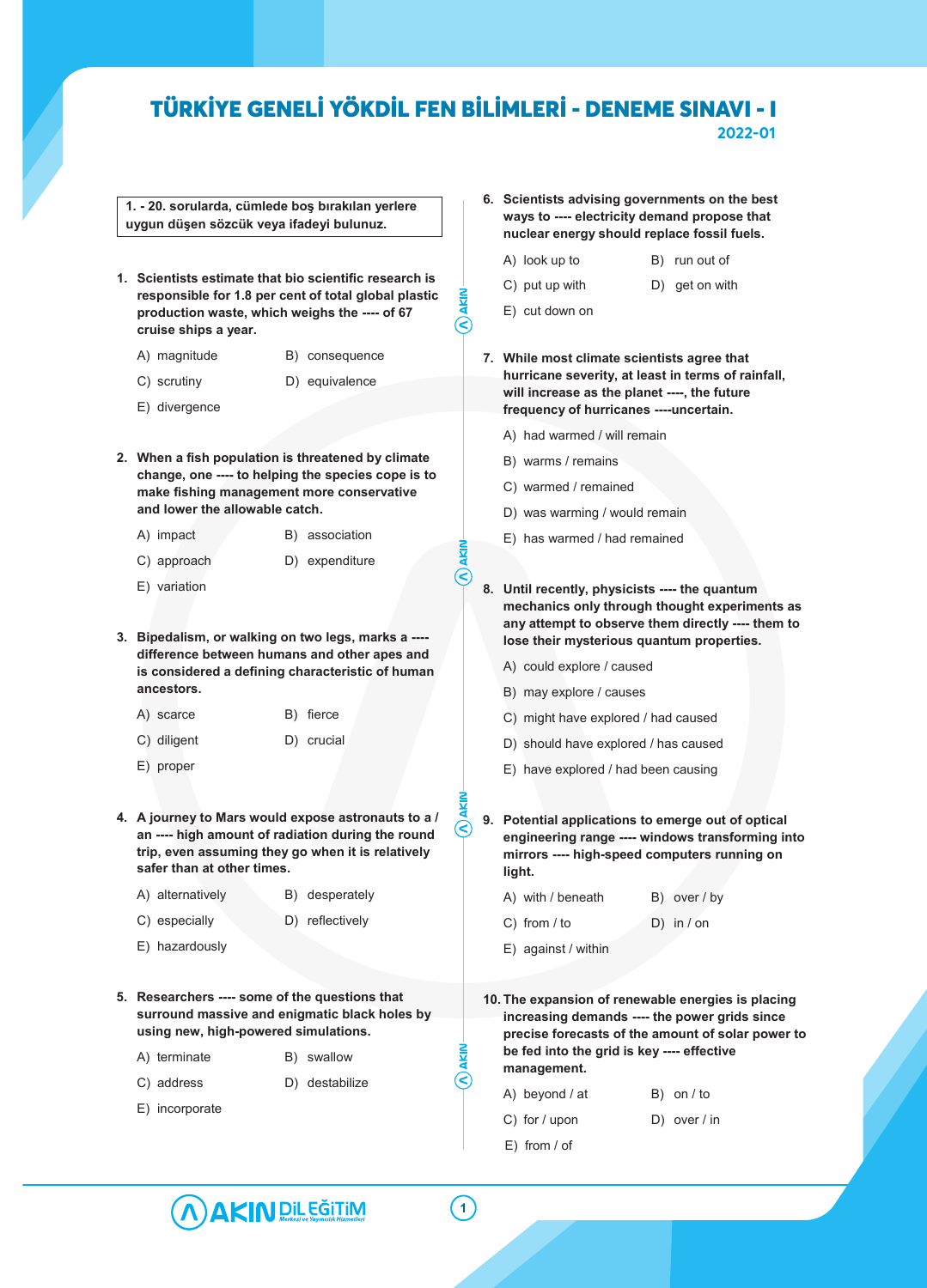- **11. There is a consensus ---- scientists that the Earth's climate is warming, largely --- greenhouse gas emissions caused by human activity.**
	- A) on / by B) with / for
	- C) over / at D) among / through
	- E) of / into
- **12. ---- biological tissue is exposed to radiation, water molecules are broken apart by high-energy radiation, and this triggers harmful reactions in the organism.**
	- A) Unless B) Whether
	- C) Whereas D) When
	- E) Suppose that
- **13. Detecting light beyond the visible red range of our eyes is impossible, ---- infrared light carries too little energy to be detected by human eyes.**

| A) although | B) as soon as |  |
|-------------|---------------|--|
| C) so that  | D) because    |  |

- E) just as
- **14. 3D manufacturing machinery has advanced significantly over time; ----, the necessary software to run these machines often lags behind.**
	- A) therefore B) however
	- C) for instance D) similarly
	- E) otherwise
- **15. ---- the corals are flourishing again half a century after the last earth-shattering atomic blast shook the Pacific atoll of Bikini, some coral species appear to be locally extinct.**
	- A) Until B) Though
	- C) As long as D) Given that
	- E) Just as
- **16. Classic computers use binary values to perform; -- --, our brain cells can use more values to operate, making them more energy-efficient than computers.**
	- A) otherwise B) to illustrate
		-
	- C) therefore D) by contrast
- - E) likewise
- **17. Overwhelming majority of the shareholders of the companies in the UK voted ---- the government's plan to reduce greenhouse gas emissions to net zero by 2039.** 
	- A) in excess of B) in favour of
	- C) compared to D) in spite of
	- E) on behalf of
- **18. Providing wind turbines with a stable source of wind power improves efficiency ---- supplying the grid with a consistent amount of energy.**
	- A) despite B) with the exception of C) as well as D) instead of
	- E) by virtue of
- **19. Scientists and engineers have developed sodium batteries, replacing ---- lithium ---- cobalt in lithium-ion batteries with cheaper, harmless sodium.**
	- A) so / that B) both / and
	- $C$ ) such / that  $D$ ) as / as
	- E) whether / or
- **20. A chemical category can be defined as a group of chemicals ---- properties in some respects, such as human health or environmental fate, are likely to be similar.**
	- A) when B) which C) whom D) whose
	- E) where



 $(\widehat{\textbf{C}}% )^{1/2}\cdot \widehat{\textbf{C}}^{(n)}$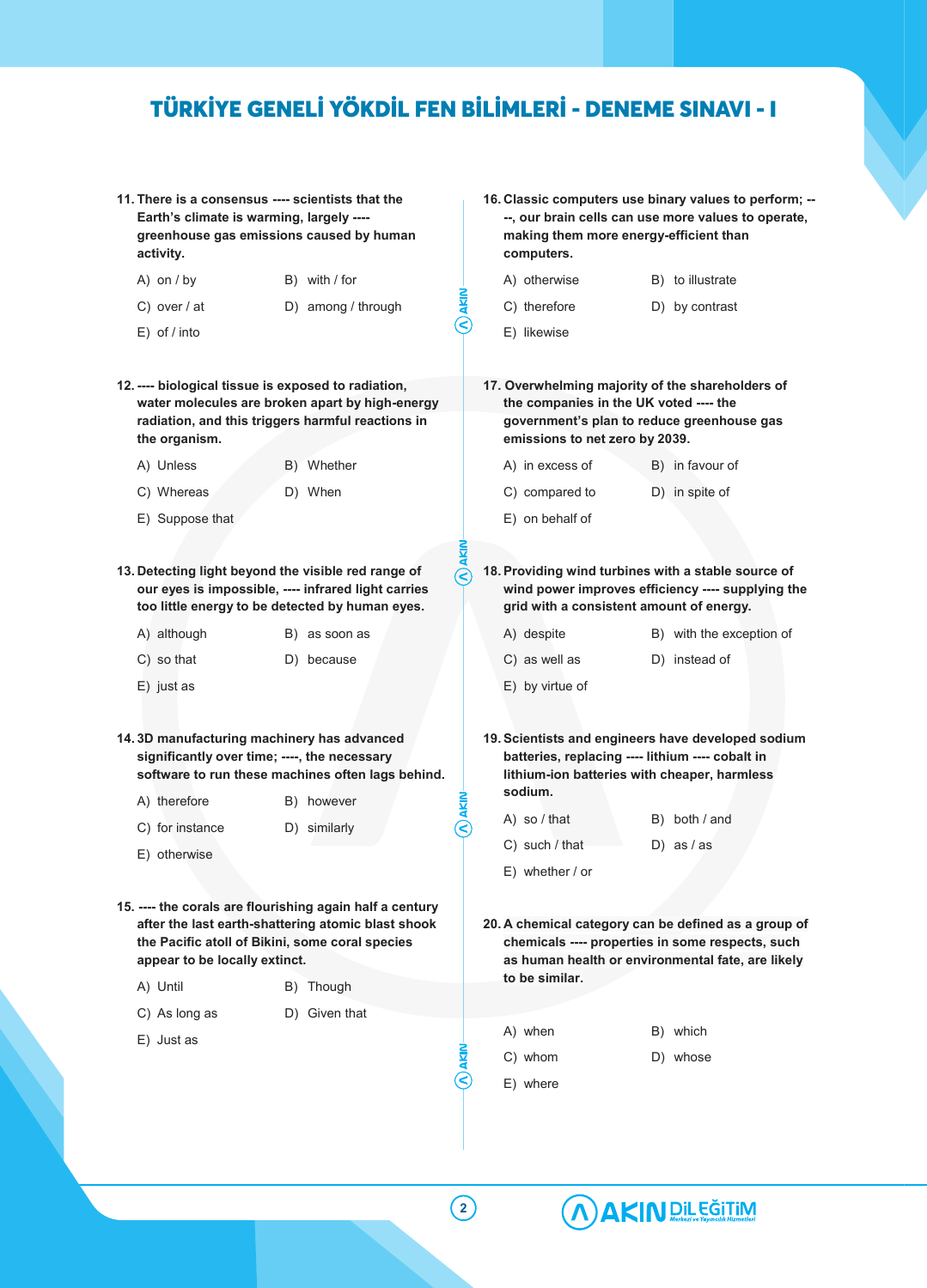**21. - 25. sorularda, aşağıdaki parçada numaralanmış yerlere uygun düşen sözcük veya ifadeyi bulunuz.**

Young planetary systems generally experience extreme growing pains, **(21)----** collisions with infant bodies and thus fusing together to form progressively larger planets. In our own solar system, the Earth and Moon are thought to be products of this type of a giant impact. **(22)----** astronomers conclude that such smash-ups should be commonplace in early systems, they have been difficult to observe around other stars. Now astronomers have discovered evidence of a giant impact that occurred in a nearby star system. The star, named HD 172555, is estimated **(23)----** 23 million years ago, and scientists have suspected that its dust bears traces of a recent collision. The team has observed further evidence of a giant impact around the star. They determined that the collision likely occurred **(24)----** a roughly Earth-sized terrestrial planet and a smaller impactor at least 200,000 years ago. Crucially, they detected gas, indicating that such a high-speed impact likely blew away part of the larger planet's atmosphere, a **(25)----** event that would explain the observed gas and dust around the star.

### **23.**

- A) to form
- B) being formed
- C) to have formed
- D) forming
- E) to be formed

### **24.**

- A) between
- B) along
- C) across
- D) towards
- E) beyond

### **21.**

- A) on behalf of B) such as
- C) unlike D) in case of
- E) aside from

### **22.**

- A) Although B) Just as
- 
- C) If D) Once
- E) Given that
- 
- 
- 

### **25.**

- A) vulnerable
- B) resilient
- C) susceptible
- D) dramatic
- E) consistent



 $\widehat{\mathcal{S}}$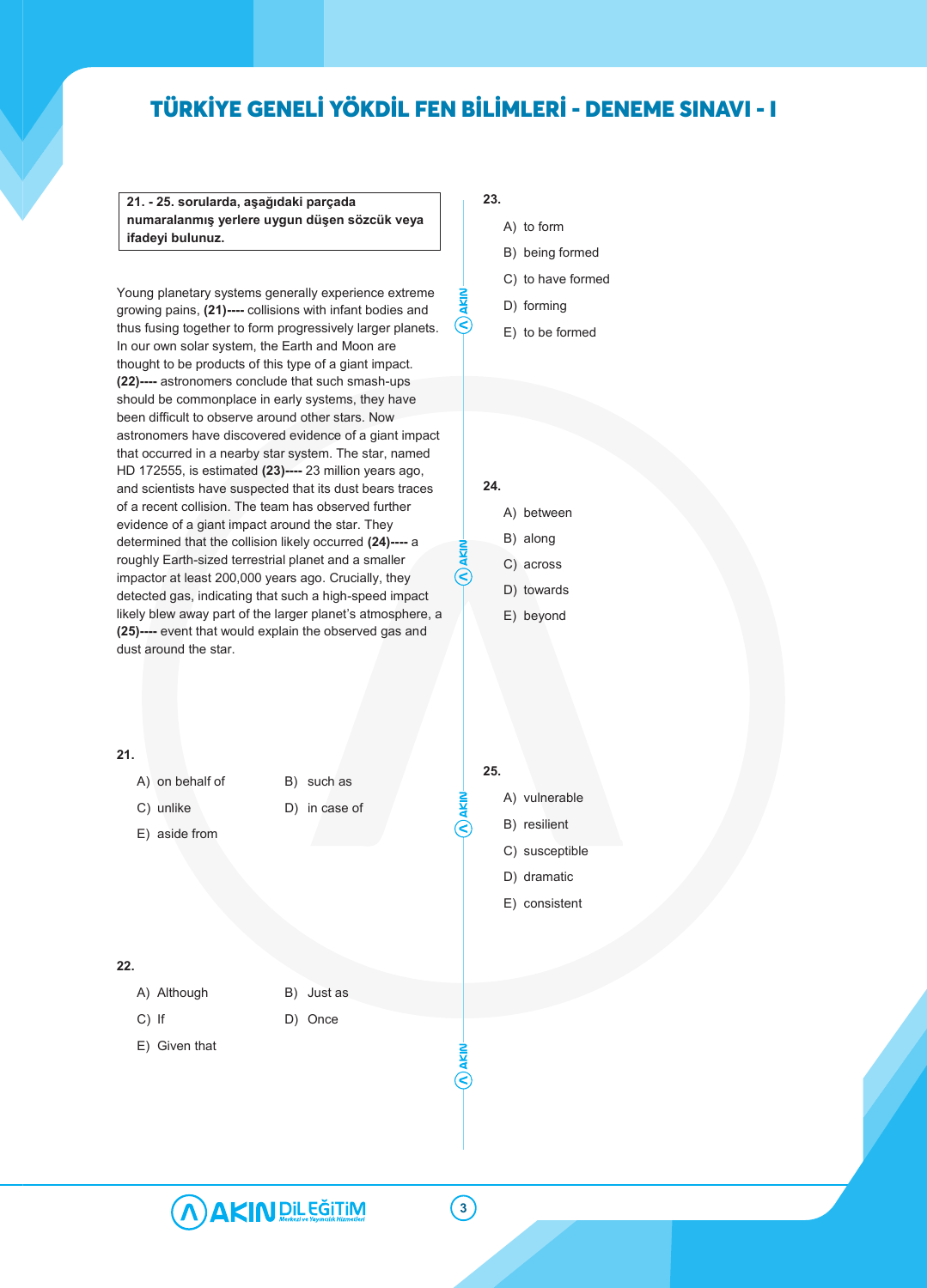**26. - 30. sorularda, aşağıdaki parçada numaralanmış yerlere uygun düşen sözcük veya ifadeyi bulunuz.**

Metal halide perovskites, a group of crystalline materials, have been under intense investigation over the last decade, **(26)----** the remarkable rise in their performance in solar cells. The most efficient devices, fabricated in the so-called 'standard architecture' commonly include processing steps performed **(27)----** high temperature, thus increasing their energy payback time and limiting the possibility to integrate them in flexible and wearable electronics. An alternative device architecture, termed as the 'inverted architecture', eliminates the need for hightemperature processing, but **(28)----** a lower photovoltaic efficiency at the same time. Now researchers have developed a **(29)----** method to significantly improve the efficiency of inverted architecture solar cells. The method is based on a modification of the interfaces of the active layer by introducing small amounts of organic halide salts at both the bottom and the top of the active layer. **(30)----** such organic halide salts led to the suppression of microstructural flaws, the team has achieved a power conversion efficiency of 23.7%, the highest reported to date for an inverted architecture perovskite solar cell.

- **28.**
	- A) led to
	- B) had led to
	- C) must lead to
	- D) has led to
	- E) leads to

**29.**

R

**30.**

- A) compulsory
- B) perilous
- C) selective
- D) desperate
- E) novel

**26.** A) due to B) as opposed to C) rather than D) irrespective of E) instead of **27.** A) over B) by C) at D) through E) without A) Since B) Even if C) Whereas D) Provided that E) Though

**4**

 $\overline{\mathsf{c}}$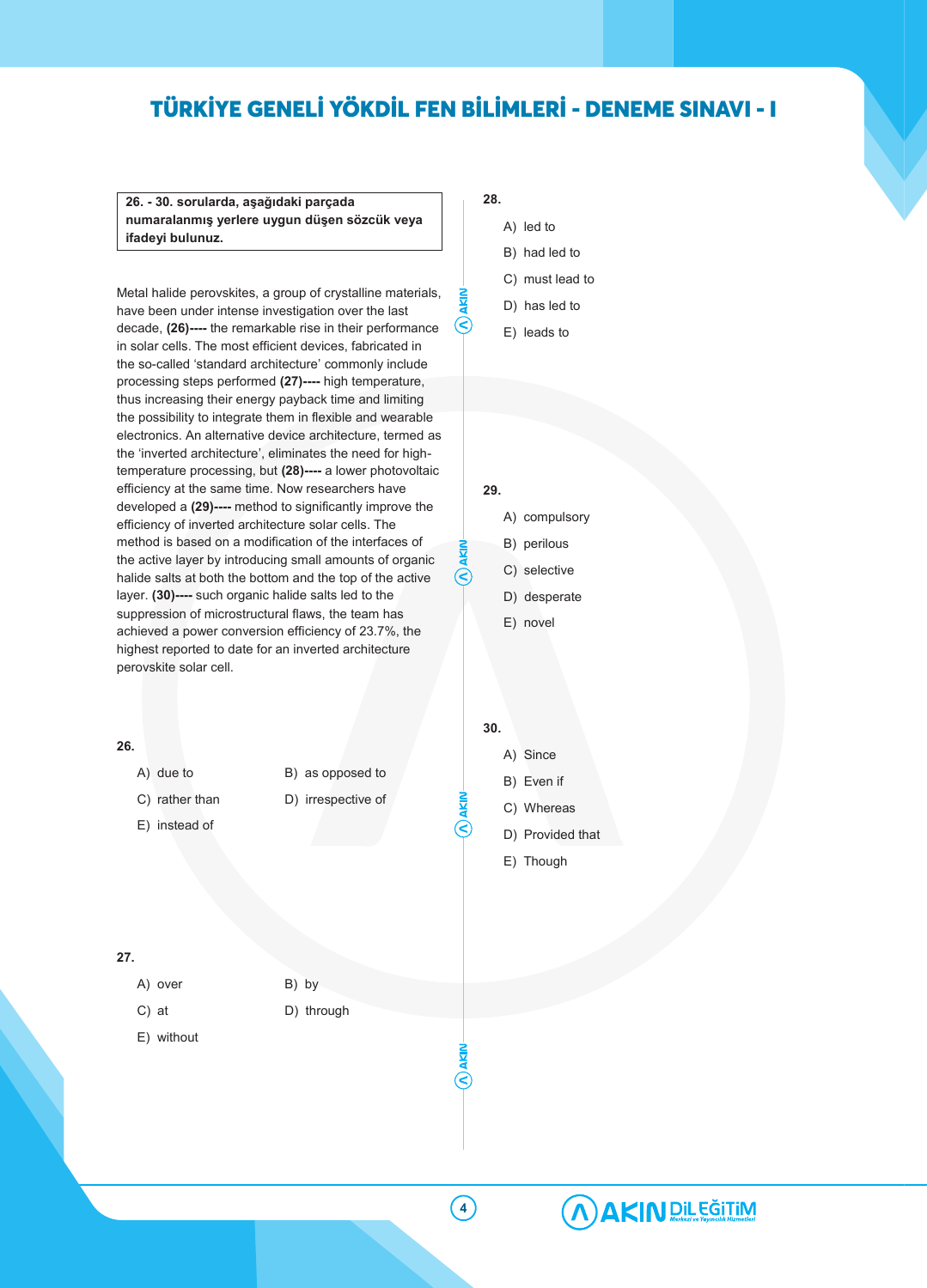⋐

 $\infty$ 

**31. - 41. sorularda, verilen cümleyi uygun şekilde tamamlayan ifadeyi bulunuz.**

### **31. ----, they require more financial assessments due to their high uncertainty and risk.**

- A) As construction delays, which can run into years or even decades, are rare in nuclear projects
- B) If decision makers focus on low-risk technologies such as wind instead of nuclear plants
- C) Given that all contractors promise to complete nuclear plant constructions on time
- D) Because technologies used and experience gained in nuclear projects bring costs down
- E) Since nuclear plant construction projects are mega-projects

### **32. While robots can deliver food on a college campus and achieve excellent scores on a golf course, ----.**

- A) researchers now incorporate certain social interactions into a framework for robotics
- B) this enables machines to understand what it means to help or hinder one another
- C) even the most sophisticated ones cannot perform basic social interactions critical to human life
- D) enabling robots to exhibit social skills could lead to more positive human-robot interactions
- E) a robot with these capabilities could help create a more caring environment for elderly individuals

### **33. ---- even if global warming is restricted to the 2° Celsius commonly perceived as safe.**

- A) Almost 25 per cent of species inhabit Coral reefs which provide crucial services for the oceans
- B) Coral reefs have all the characteristics to be able to rapidly evolve new thermal tolerances
- C) The famous colour of Coral reefs stem from the symbiotic relationship with a special type of algae
- D) Coral reefs face severe challenges such as more intense mass coral bleaching events
- E) It is possible to save Coral reefs from the detrimental impacts of ocean acidification
- **34. Because gravity makes it difficult to see the details of how crystals form, ----.**
	- A) the earth-grown crystals are subjected to the same molecular effects as those grown in space
	- B) models that are used to manufacture tailor-made crystals may be suitable for specific applications
	- C) making them in space where there is almost no gravity yields better information about their formation
	- D) they enable engineers to design superior alloys for a wide range of applications used in space
	- E) The ultimate goal is to be able to design better materials without the need of elaborate space research

### **35. While quantum computing is still in its infancy as a promising, new technology, ----.**

- A) some optical computers may use classical methods to solve problems using electromagnetic waves
- B) sophisticated computers already use it to solve the world's most challenging problems in a matter of seconds
- c) the computational functionality a quantum computer is based on the laws of quantum mechanics
- D) it is possible to create a quantum computer that essentially operates exactly like a traditional computer
- E) this additional level of complexity means that quantum computers could eventually far surpass current computers

### **36. ----, issues such as cleaning space debris are becoming a more serious concern to scientists.**

- A) Since engineers hope to manipulate orbiting space debris with the use of magnets
- B) As the number of all sorts of spacecraft launched into the space increases
- C) Though they allow space agencies to clear out space junk or repair satellites
- D) When the metallic debris is subjected to a changing magnetic field
- E) Because robots could one day move the debris further out into space without touching it

AKIN DIL EĞITIM

**5**

 $\bm{\mathsf{Q}}$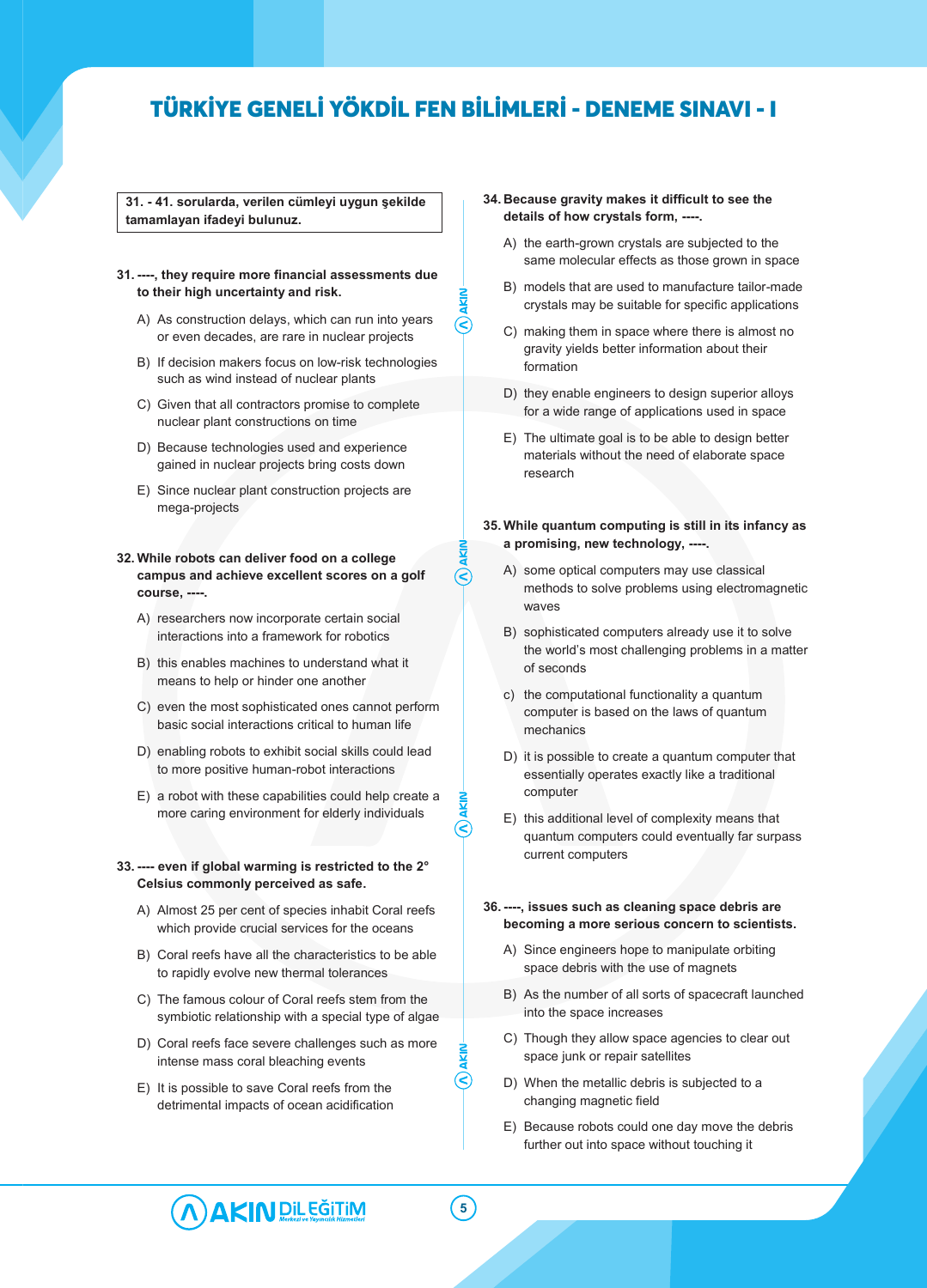### **37. ----, yeast is used in a great number of experiments for studies on evolution.**

- A) Although its evolution is usually thought to be a very slow process
- B) Because it can reproduce and even evolve in just a matter of hours
- C) While species yeasts can either adapt to environmental change or become extinct
- D) Even if there has been theoretical work regarding the issue of the evolution of yeast
- E) Though it is more likely to adapt quickly through evolutionary rescue
- **38. ----, climate engineering may not be able to reverse global warming caused by growing greenhouse emissions.**
	- A) Unless a way is found to slow down the current rate at which they increase
	- B) When aerosol concentrations in the stratosphere are increased for climate engineering purposes
	- C) Whereas climate engineering could provide only temporary relief in extreme situations
	- D) Since it is possible to slow down and even temporarily stop the progression of global warming
	- E) As long as aerosol particles remain efficient in cooling down the climate

### **39. Continents have split, drifted and merged again many times throughout Earth's history, ----.**

- A) unless an explanation for the breaking patterns of continental plates is put forward
- B) even though continents sometimes break along pre-existing lines of weakness
- C) thus, currently, the Earth is in a breakup cycle in which the Atlantic and Indian oceans are opening
- D) whereas there have been six major continental assembly and breakup events in Earth's history
- E) however, geologists have yet to understand the mechanism behind these moves
- **40. It is estimated that about 80% of the energy from tides are located in areas of over 40 meters of depth; ----.**
	- A) to illustrate, researchers are working on designs to optimise the costs
	- B) therefore, current devices need to be improved to work deeper underwater
	- C) otherwise, the final design of devices to generate energy will never become viable
	- D) that is, the new devices pose the problem of the high cost of manufacturing, installation and maintenance
	- E) however, experts agree that the next step is the use of the energy from marine currents
- **41. Today's data storage devices can hold incredibly large amounts of data, ----.**
	- A) even if they can pack thousands of times more data than conventional chips
	- B) unless the ever-growing demand for digital storage calls for devices with more capacity
	- C) as density and durability move in opposite directions when it comes to data storage
	- D) just as nanoscale electromechanical memory system presents various challenges
	- E) though they will remain accessible for only a couple of decades



 $(\textbf{<})$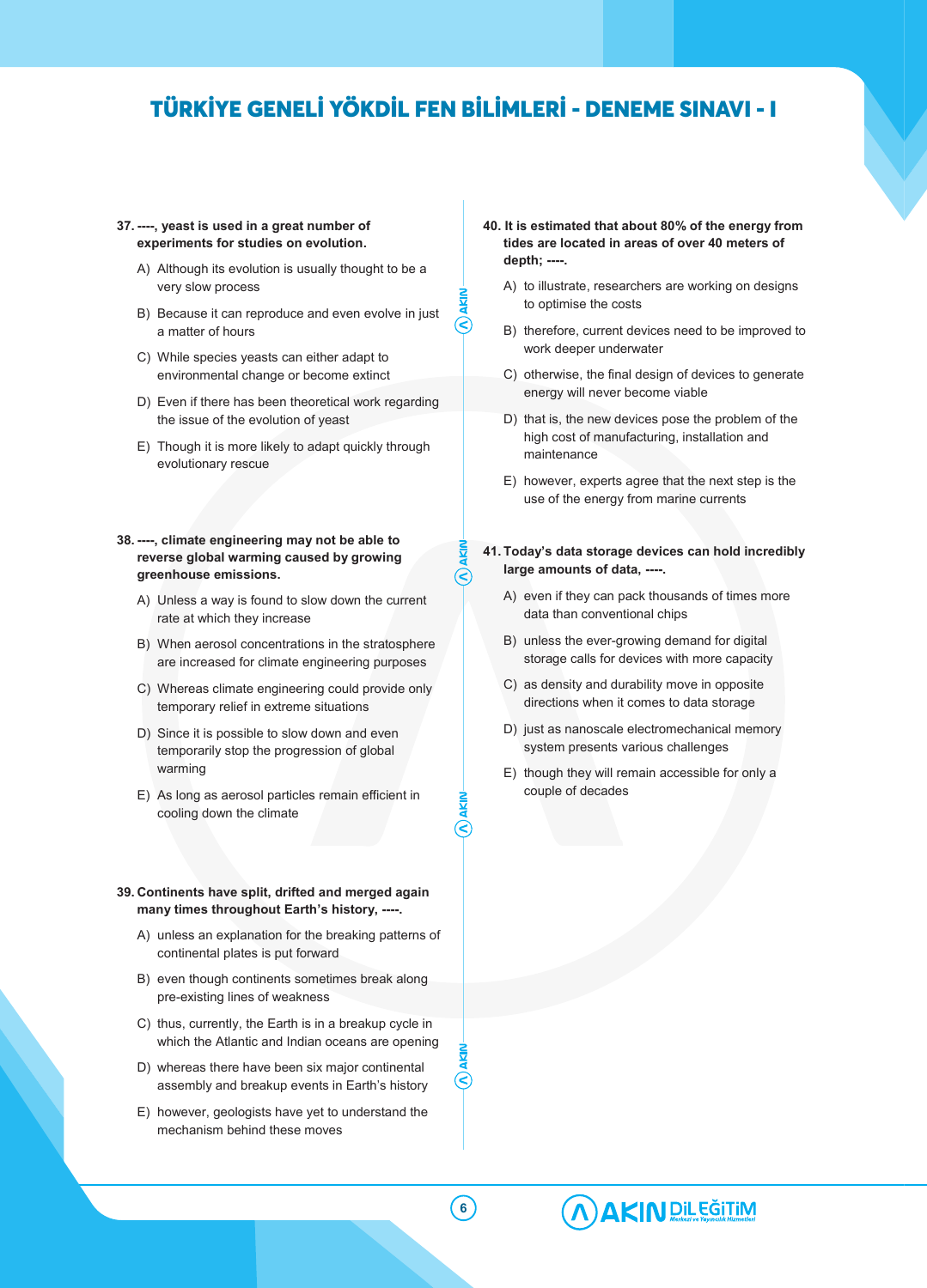R)

**42.- 47. sorularda, verilen İngilizce cümleye anlamca en yakın Türkçe cümleyi bulunuz.**

### **42. Earth's atmosphere has a unique ability to cleanse itself by way of invisible molecules in the air that act as minuscule clean-up crews.**

- A) Dünya'nın atmosferi, havadaki küçük temizleme ekipleri halinde hareket eden görünmez moleküller sayesinde eşsiz bir şekilde kendini temizleyebilmektedir.
- B) Dünya'nın atmosferi, havadaki küçük temizleme ekipleri halinde hareket eden görünmez moleküller yoluyla eşsiz bir kendini temizleme yeteneğine sahiptir.
- C) Havadaki küçük temizleme ekipleri halinde hareket eden görünmez moleküller, Dünya'nın atmosferini eşsiz bir şekilde temizleme yeteneği ile donatılmıştır.
- D) Dünya'nın atmosferinde, havada küçük temizlik ekipleri olarak hareket edebilen, kendilerini temizleme konusunda eşsiz bir yeteneğe sahip görünmez moleküller vardır.
- E) Dünya'nın atmosferini eşsiz bir şekilde kendi kendini temizleyebilmesi, havadaki küçük temizleme ekipleri halinde hareket eden görünmez moleküller sayesindedir.
- **43. Many physicists, prior to the 1950s, were reluctant to accept the idea that black holes are physical objects, consistent with the wellestablished laws of thermodynamics.**
	- A) Birçok fizikçinin 1950'lerden önce kabul etmeye isteksiz olduğu şey kara deliklerin köklü termodinamik yasalarıyla tutarlı fiziksel nesneler olduğu fikriydi.
	- B) Birçok fizikçi, 1950'lerden önce, kara deliklerin, köklü termodinamik yasalarıyla tutarlı fiziksel nesneler olduğu fikrini kabul etmeye isteksizdi.
	- C) Birçok fizikçi, 1950'lere kadar, köklü termodinamik yasalarıyla tutarlı fiziksel nesneler olan kara deliklerin var olduğu fikrini kabul etmeye isteksizdi.
	- D) 1950'lerden önce, kara deliklerin, köklü termodinamik yasalarıyla tutarlı fiziksel nesneler olduğu fikrini kabul etmeye isteksiz birçok fizikçi vardı.
	- E) Kara deliklerin köklü termodinamik yasalarıyla tutarlı fiziksel nesneler olduğu fikri 1950'lerden önce birçok fizikçi tarafından kabul görmüyordu.
- **44. Solid-state batteries feature significant capacity for energy storage, but they typically encounter numerous problems that cause them to degrade over time and become less efficient.**
	- A) Enerji depolamaya dönük önemli bir kapasiteye sahip olan katı hal piller genellikle zamanla bozulmalarına ve daha az verimli olmalarına neden olan çok sayıda sorunla karşılaşırlar.
	- B) Katı hal pillerin, enerji depolamaya dönük önemli bir kapasiteleri vardır, ama genellikle, zamanla bozulmalarından ve daha az verimli olmalarından kaynaklanan çok sayıda sorunla karşılaşabilmektedir.
	- C) Katı hal piller, enerji depolamaya dönük önemli bir kapasiteye sahiptir, ancak genellikle zamanla bozulmalarına ve daha az verimli olmalarına neden olan çok sayıda sorunla karşılaşırlar.
	- D) Genellikle zamanla bozulmalarına ve daha az verimli olmalarına neden olan çok sayıda sorunla karşılaşan katı hal piller enerji depolamaya dönük önemli bir kapasiteye sahiplerdir.
	- E) Genellikle zamanla bozulan ve daha az verimli olan katı hal piller, enerji depolamaya dönük önemli bir kapasiteye sahip olmalarına rağmen yine de çok sayıda sorunla karşılaşırlar.



**7**

R)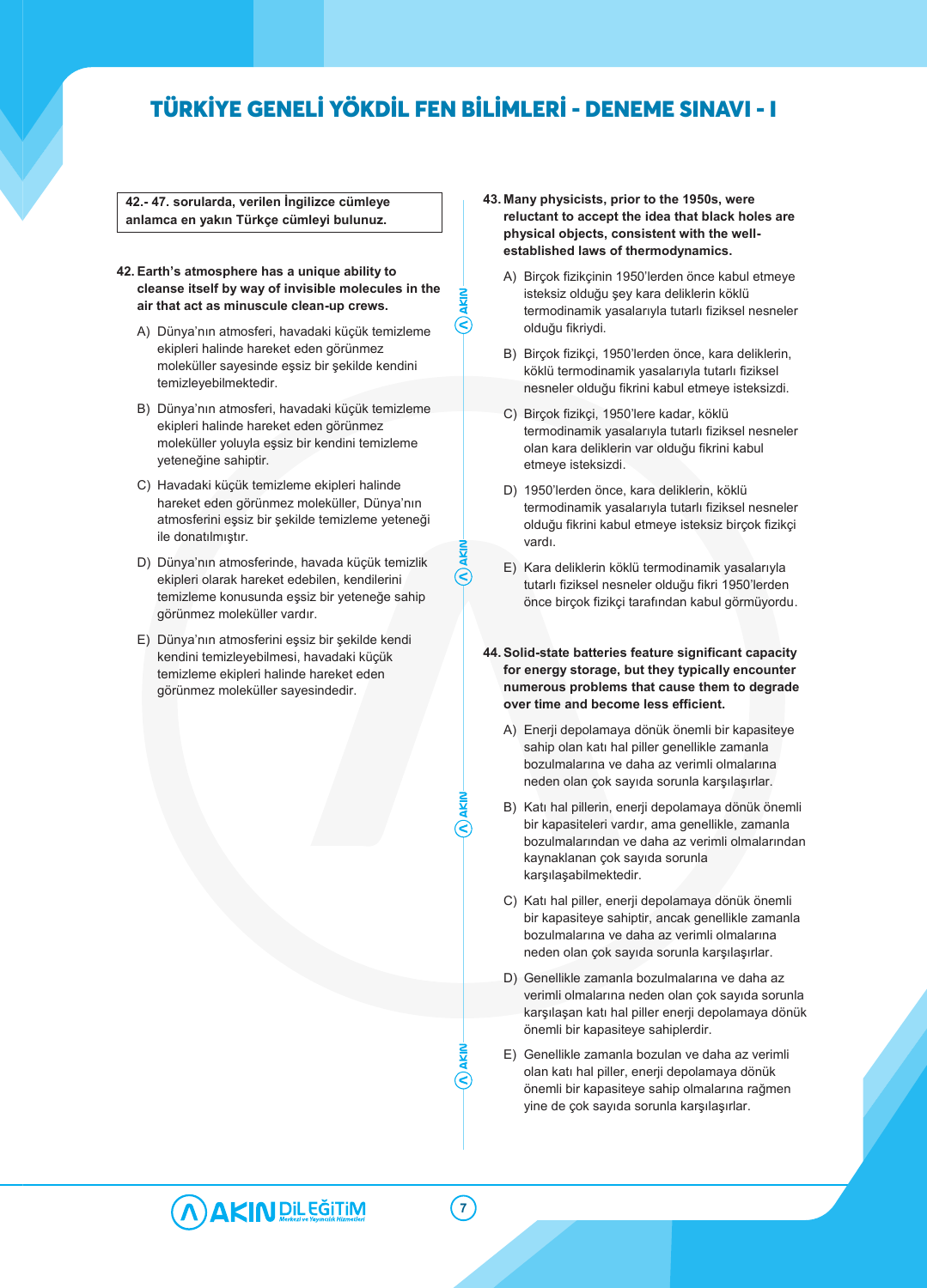- **45. Little is known about the weather at night on Venus, as the absence of sunlight makes it extremely difficult to obtain images.**
	- A) Güneş ışığının olmaması görüntü almayı son derece zorlaştırdığından, Venüs'ün gece hava durumu hakkında çok az şey biliniyor.
	- B) Venüs'ün gece hava durumu hakkında çok az şey bilinmesinin nedeni, güneş ışığının olmamasının görüntü almayı son derece zorlaştırmasıdır.
	- C) Güneş ışığının olmaması Venüs'ün gece hava durumu hakkında az şey bilinmesine yol açmakta ve görüntü almayı zorlaştırmaktadır.
	- D) Güneş ışığının olmaması görüntü almayı son derece zorlaştırmaktadır, bu yüzden Venüs'ün gece hava durumu hakkında çok az şey biliniyor.
	- E) Venüs'ün gece hava durumu hakkında çok az şey bilinmesi, güneş ışığının olmamasının görüntü almayı son derece zorlaştırmasından kaynaklanmaktadır.
- **46. Earth likely experienced much higher temperatures at various times in the distant past and will experience them again hundreds of millions of years from now as the sun continues to brighten.**
	- A) Uzak geçmişte farklı zamanlarda muhtemelen çok daha yüksek sıcaklıklar yaşamış olan Dünya bundan yüz milyonlarca yıl sonra da güneş parlaklaşmaya devam edeceği için bu sıcaklıkları tekrar yaşayacak.
	- B) Dünya muhtemelen uzak geçmişte farklı zamanlarda çok daha yüksek sıcaklıklar yaşamış ve bundan yüz milyonlarca yıl sonra da yaşamaya devam edecektir, çünkü güneş giderek parlaklaşmaktadır.
	- C) Bundan yüz milyonlarca yıl sonra güneş parlaklaşmaya devam ettikçe Dünya, muhtemelen uzak geçmişte farklı zamanlarda, şu anda yaşadığı sıcaklıklardan, çok daha yüksek sıcaklıklar yaşadı.
	- D) Dünya muhtemelen uzak geçmişte farklı zamanlarda çok daha yüksek sıcaklıklar yaşadı ve bundan yüz milyonlarca yıl sonra güneş parlaklaşmaya devam ettikçe bu sıcaklıkları tekrar yaşayacak.
	- E) Uzak geçmişte, farklı zamanlarda Dünya'da çok daha yüksek sıcaklıklar yaşandı ve bundan yüz milyonlarca yıl sonra da güneş parlaklaşmaya devam ettikçe bu sıcaklıkların tekrar yaşanması muhtemeldir.

**8**

 $\widehat{\boldsymbol{\epsilon}}$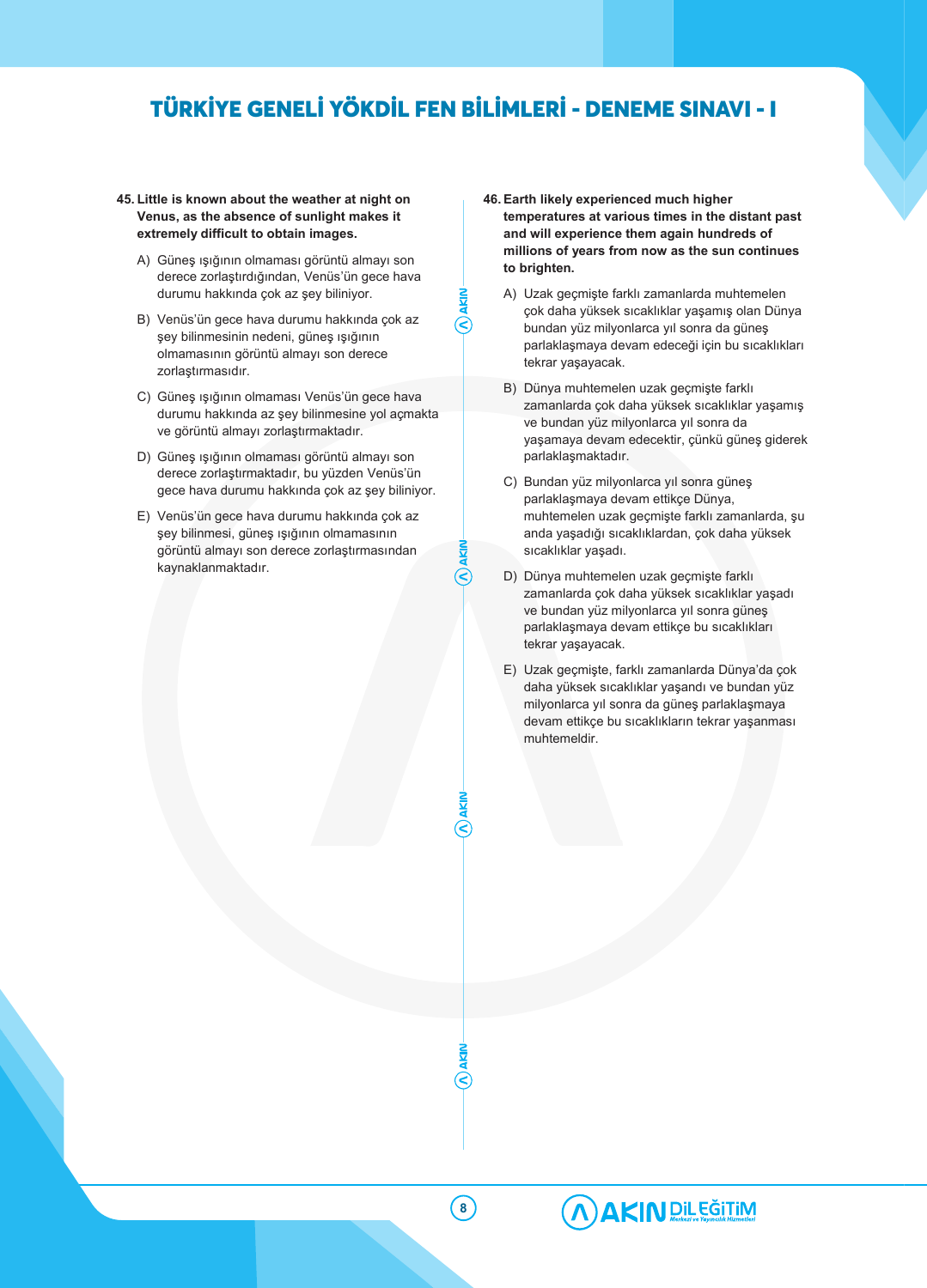$\circled{\in}$ 

- **47. In spite of the advances in machine learning to help fight misinformation, scientists agree that human intelligence and news literacy still remain the first line of defence in stopping the spread of misinformation.**
	- A) Yanlış bilgiyle mücadeleye yardımcı olmak için makine öğrenimindeki ilerlemelere rağmen, bilim insanları insan zekâsı ve haber okuryazarlığının hala yanlış bilginin yayılmasını durdurmada ilk savunma hattı olmaya devam ettiği konusunda hemfikir.
	- B) Makine öğrenimindeki ilerlemeler, yanlış bilgiyle mücadeleye yardımcı olmaktadır, ancak bilim insanları insan zekâsı ve haber okuryazarlığının hala yanlış bilginin yayılmasını durdurmada ilk savunma hattı olmaya devam ettiği konusunda hemfikir.
	- C) Makine öğreniminde yanlış bilgiyle mücadeleye yardımcı olabilecek ilerlemeler sağlanmış olsa da, bilim insanları, insan zekâsı ve haber okuryazarlığının hala yanlış bilginin yayılmasını durdurmada ilk savunma hattı olduğunu düşünüyor.
	- D) Yanlış bilgiye karşı sürdürülen mücadeleye yardımcı olmak için makine öğrenimindeki ilerlemelere rağmen, bilim insanları insan zekâsı ve haber okuryazarlığının hala yanlış bilginin yayılmasını durdurmada ilk savunma hattı olduğu fikrine katılmaktadır.
	- E) Bilim insanları, insan zekâsı ve haber okuryazarlığının yanlış bilginin yayılmasını durdurmada ilk savunma hattı olduğu konusunda hemfikir olsa da, yanlış bilgiyle mücadeleye için makine öğrenimindeki ilerlemeler kaydedilmesi gerekmektedir.

**48. - 53. sorularda, verilen Türkçe cümleye anlamca en yakın İngilizce cümleyi bulunuz.**

**48. Yapay zekâ sistemlerinden kaynaklanan potansiyel risklere dair artan farkındalık, bu sistemlere ve bunları geliştiren kuruluşlara olan güveni aşındırırken, bu riskler ile baş etmek için harekete geçilmesine neden oldu.**

- A) Growing awareness of potential risks caused by artificial intelligence systems has required action to address these risks while eroding confidence in the organisations that develop these systems.
- B) While confidence in artificial systems and the companies developing these systems have eroded, public awareness of the potential threats posed by these systems has increased, causing action to be taken to deal with these risks.
- C) Growing awareness of the potential threats posed by artificial intelligence systems has made people deal with these risks and also eroded confidence in the organisations that develop these systems.
- D) Growing awareness about the potential risks of artificial intelligence has caused the action to address the risks while eroding the confidence in systems using artificial intelligence and the companies that develop them.
- E) Growing awareness of potential risks from artificial intelligence systems has caused action to address these risks while eroding confidence in these systems and the organizations that develop them.

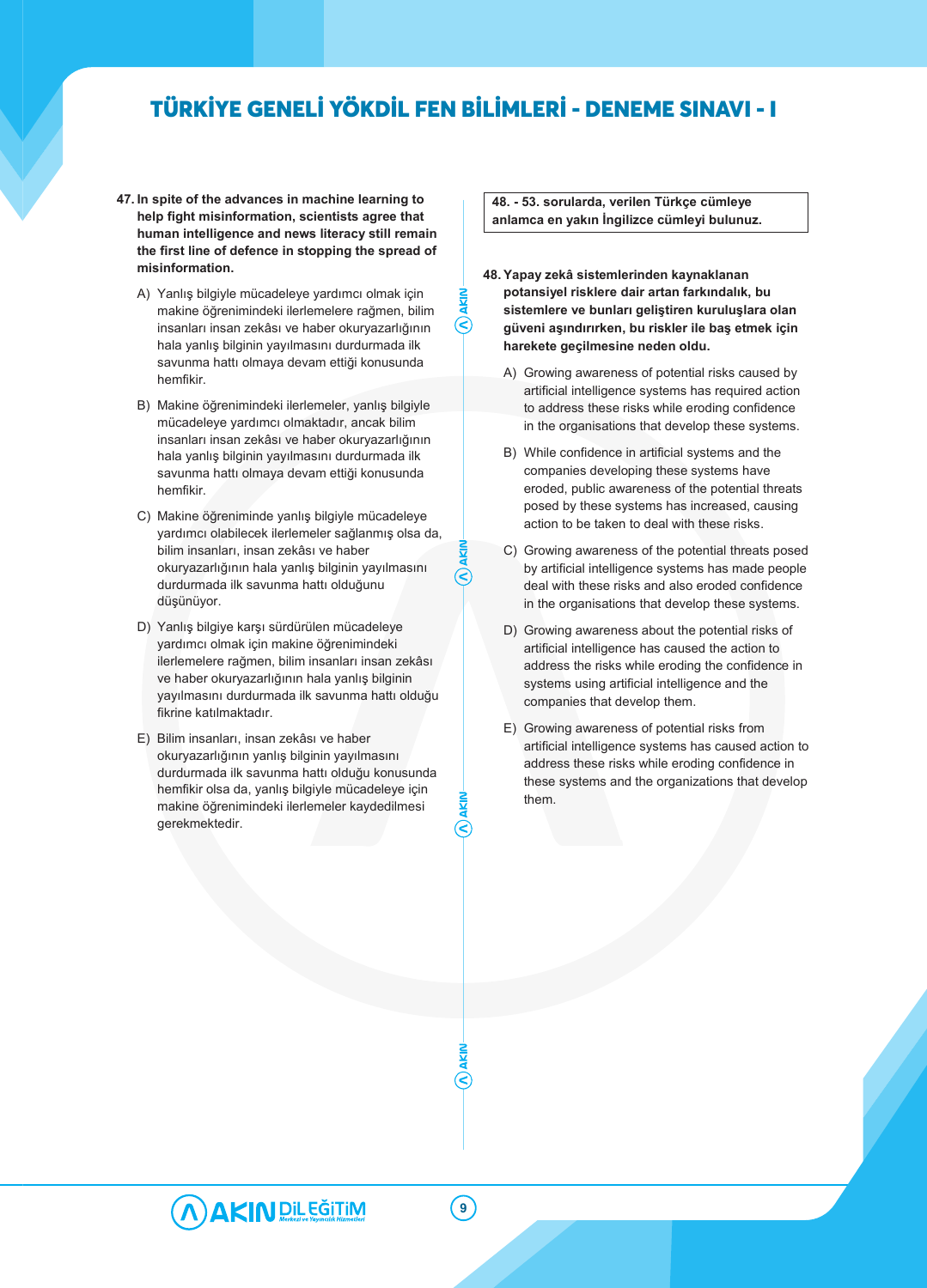$\mathcal{Q}$ 

 $\infty$ 

- **49. İnsanların eski çağlardan beri gece gökyüzünde çıplak gözle görülebilen Ay ve Güneş'i gözlemlemeleri, bu gök cisimlerinin hareketlerini açıklayacak modellerin geliştirilmesine yol açmıştır.**
	- A) The fact that humans have made observations of the Moon and the Sun visible to the naked eye in the night sky since ancient times has led them to develop models that explain the movements of these celestial objects.
	- B) Since ancient times, humans have relied on the naked eye to make observations of the Moon and the Sun in the night sky, and this has resulted in the development of models to explain the movements of these celestial bodies.
	- C) That humans have made observations of the Moon and the Sun visible to the naked eye in the night sky since ancient times has led to the development of models to explain the movements of these celestial objects.
	- D) Humans' observations of the Moon and the Sun visible to the naked eye in the night sky since ancient times have paved the way for the development of models that can explain how these celestial objects move.
	- E) That humans have observed celestial objects in the night sky visible to the naked eye, such as the Moon and the Sun, since ancient times has led to the development of models that explain their movements.
- **50. Bilim insanları geçen yüzyılda Einstein'ın genel görelilik kuramını defalarca test edip, yetersiz kaldığı durumları veya koşulları bulmaya çalışsalar da henüz bir tane bile bulamadılar.**
	- A) Einstein's general relativity theory has been tested repeatedly over the past century by scientists trying to find situations or circumstances in which it will come up short, but there has been none so far.
	- B) Though scientists have tested Einstein's general theory of relativity repeatedly over the past century and tried to find the situations or circumstances where it comes up short, they haven't found even one yet.
	- C) Putting Einstein's general relativity theory to the test repeatedly over the past century, scientists have been trying to find situations or circumstances in which the theory comes up short; however, they have not found even one yet.
	- D) Although scientists have tested general relativity theory, put forward by Einstein, repeatedly during the last century, they have not been able to find even a single situation or circumstance in which the theory comes up short.
	- E) Even though Einstein's general relativity theory has been tested repeatedly by scientists in the past century with the aim of finding situations or circumstances in which it comes up short, they haven't found even one yet.

**10**

S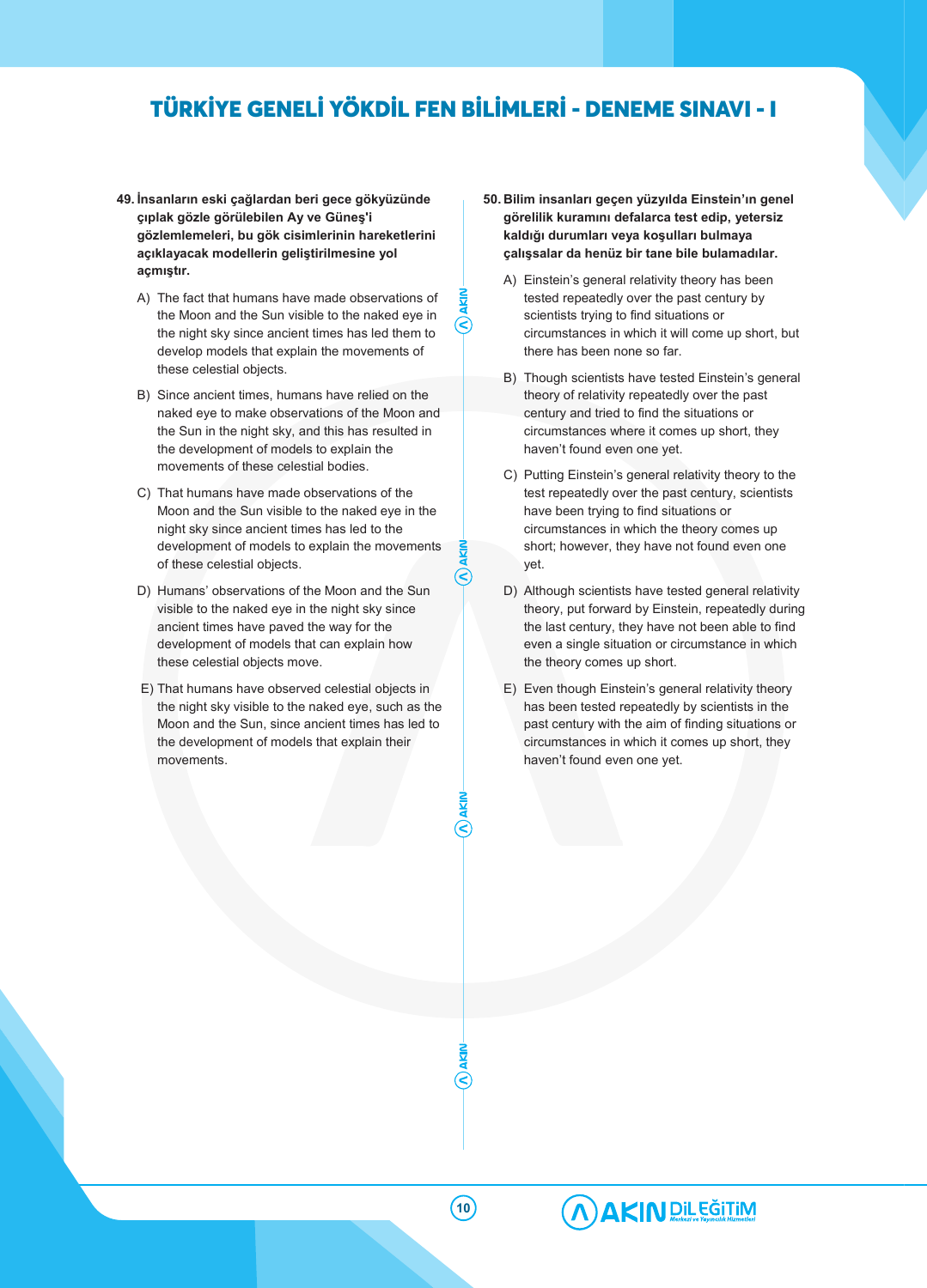P

S

′<

- **51. Bazı toprak bitkileri ve toprak organizmaları, antibiyotiklerin ve diğer ilaçların geliştirilmesine yol açmış olan birtakım bileşikler içerir.**
	- A) That some soil plants and soil organisms contain certain compounds has led to the development of antibiotics and other medicines.
	- B) Some soil plants and soil organisms that contain certain compounds have led to the development of antibiotics and other medicines.
	- C) Some soil plants and soil organisms contain certain compounds, which have made the development of antibiotics and other medicines possible.
	- D) It is the certain compounds some soil plants and soil organisms contain that have led to the development of antibiotics and other medicines.
	- E) Some soil plants and soil organisms contain certain compounds that have led to the development of antibiotics and other medicines.
- **52. Barajlar, nehir sistemlerindeki sıcaklığı, tortuyu ve balık, omurgasız ve bitki popülasyonlarının bel bağladığı besin akışını değiştirir, bu da bu türlerin azalmasına veya yok olmasına sebep olabilir.**
	- A) Dams alter the temperature, sediment and nutrient flow in river systems that fish, invertebrates and plant populations rely on, which can bring about the decline or disappearance of these species.
	- B) The temperature, sediment and nutrient flow in river systems which fish, invertebrates and plant populations rely on change due to dams, and this might cause these species to decline or disappear.
	- C) Fish, invertebrates and plant populations rely on the temperature, sediment and nutrient flow in river systems, but dams may alter this, reducing or wiping out these species.
	- D) Altering the temperature, sediment and nutrient flow in river systems which fish, invertebrates and plant populations are dependent on, dams cause the decline or disappearance of these species.
	- E) Dams which alter the temperature, sediment and nutrient flow in river systems that fish, invertebrates and plant populations rely on, can bring about the decline or disappearance of these species.
- **53. Bilim insanları, yağmur ormanlarında var olan çeşitli türleri keşfetmeye çalışırken, bu arada çevreciler, daha fazla keşfedilmemiş tür sonsuza kadar yok olmadan önce bu yaşam alanlarının yok edilmesini durdurmayı amaçlıyor.**
	- A) Although scientists aim to discover the various species that rainforests harbour, environmentalists, in the meantime, try to put an end to the destruction of these habitats so that more undiscovered species will not become extinct forever.
	- B) While scientists are trying to discover the various species that exist in rainforests, environmentalists, meanwhile, are aiming to stop the destruction of these habitats before more undiscovered species disappear forever.
	- C) Scientists are trying to discover the various species that exist in rainforests, and environmentalists, meanwhile, are attempting to stop the damage that may be caused in these habitats before more species are lost forever.
	- D) While scientists are trying to discover the various species existing in rainforests, environmentalists, in the meantime, are trying to prevent more undiscovered species that live in these habitats from being wiped out forever.
	- E) Scientists keep discovering various species that are found in rainforests, while environmentalists are aiming to stop the destruction being caused in these habitats in order to prevent more species from disappearing forever.

**AKIN** DiL EĞITIM

 $(\widehat{\textbf{C}}% )^{2n}$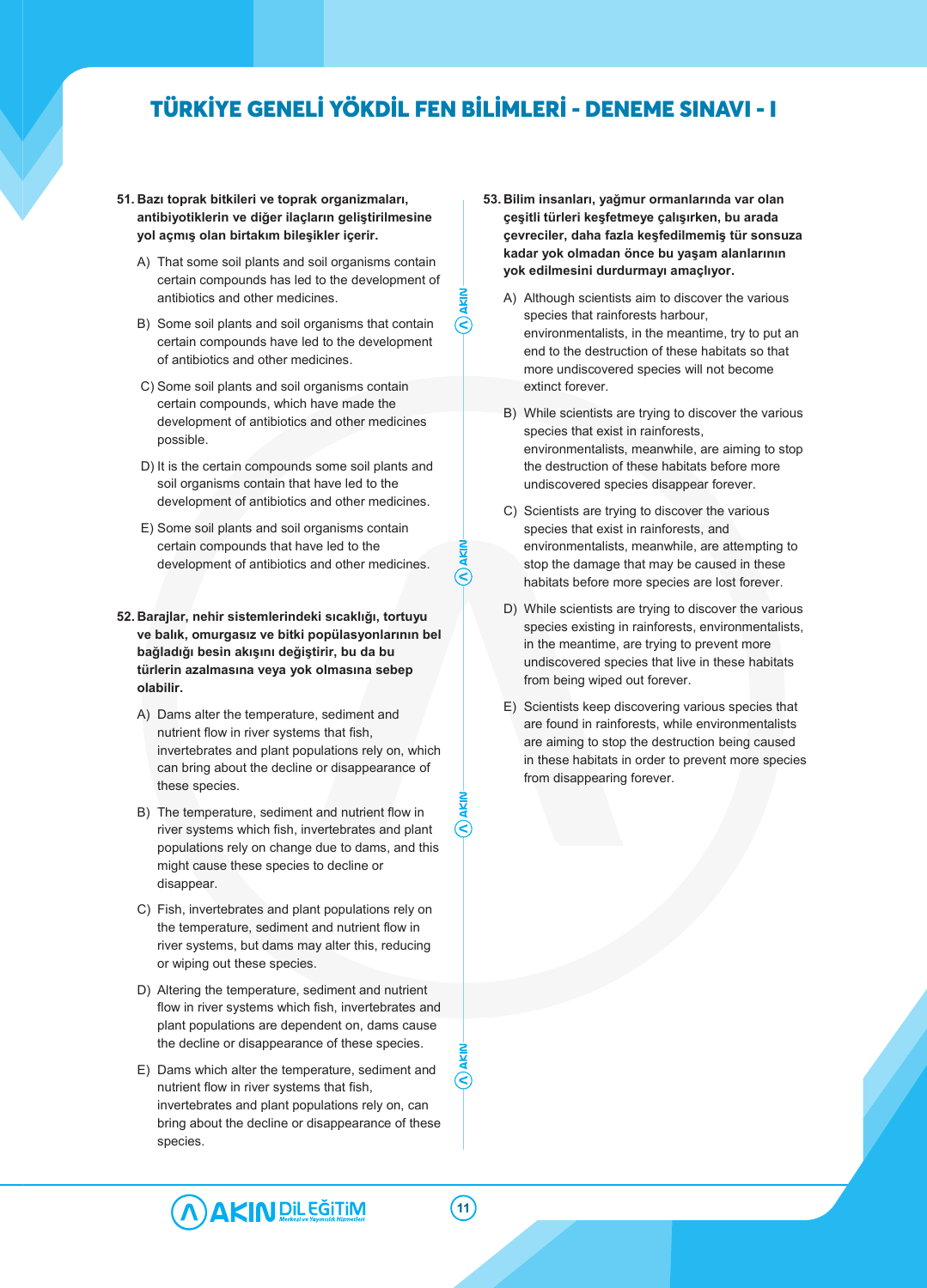୧

 $\infty$ 

**54. - 59. sorularda, boş bırakılan yere, parçada anlam bütünlüğünü sağlamak için getirilebilecek cümleyi bulunuz.**

- **54. Thwaites glacier in western Antarctica is the widest glacier on Earth. However, it is now changing from a land-attached ice mass into a floating ice shelf in the Amundsen Sea due to global warming. This glacier is sometimes referred to as the "Doomsday Glacier," as researchers believe its collapse could trigger a huge glacial collapse in Antarctica in three years. ---- This is mainly because the warming of ocean water is rapidly melting glaciers from below, which means that a scenario to be feared in a short time is unlikely. Also, as the glacier weakens, it will then become more prone to surface fractures that could spread until the entire ice shelf shatters.**
	- A) This glacier is roughly the size of Florida and is thought to have enough ice to raise the sea level to almost two metres.
	- B) Recent studies suggest that this dramatic end may be even sooner than researchers calculated.
	- C) Thwaites Glacier is also known as one of the largest glaciers all over the world.
	- D) Some believe, on the other hand, the shattering of the whole glacier seems to occur for many centuries to come.
	- E) This affected area is, in fact, very small when considered in the context of the glacier as a whole.
- **55. Tiny groups of cells shaped like Pac-Man are the world's first self-replicating biological robots. These bots, dubbed "xenobots" by their inventors, are made from the skin cells of frogs, but they do not reproduce by any of the other ways cells divide and replicate in normal circumstances. ---- During this process, the bots even look like Pac-Man as they move in wild spirals with their "mouths" open, bundling freefloating skin cells into piles. The cells tend to adhere or stick together once put in contact with one another, so these piles gradually blend into new, spiralling xenobots.**
	- A) Even though this self-replication is a fairly delicate process, it offers new promise for biological robots.
	- B) Therefore, they are neither a traditional robot nor a known species of animal.
	- C) Instead, they build more of themselves by creating multiple generations of nearly identical organisms.
	- D) Ultimately, control of the xenobots comes down to control of their shapes.
	- E) For instance, researchers can even vary the environment around the simulated xenobots.
- **56. Coral reefs, a complex mix of animal and plant life underwater, contain more than 25% of all marine life. As only rainforests provide homes for more species of animals and plants, they are also called the "rainforests" of the ocean. They are ecologically important ecosystems, with high biodiversity serving as a storage bank of rich genetic resources and are also a source of food for a variety of species. ---- This is because 10% of the world's reefs have already been devastated due to pollution and 60% are in jeopardy because of the present level of CO2 emission released into the Earth's atmosphere.**
	- A) Over the last 25 million years, they have evolved into reef-building forms.
	- B) Their future is at stake though unless they are treated with the respect that they deserve.
	- C) However, ideal conditions for their development are tropical waters that have a stable warm temperature.
	- D) Likewise, they are one of the most crucial features of the world's environment.
	- E) It is predicted that these critical ecosystems could disappear forever within 40 years.

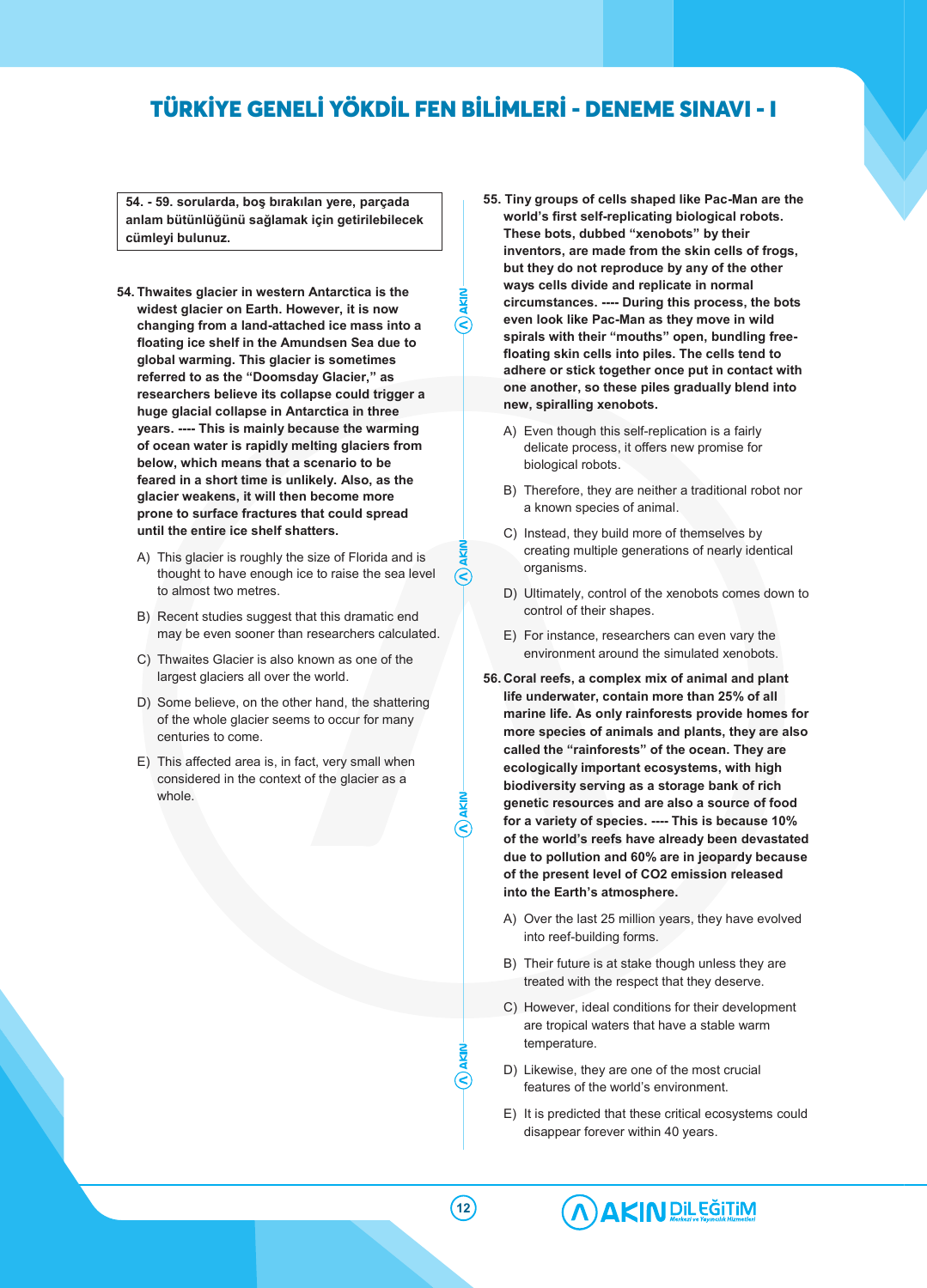∈

 $\infty$ 

- **57. Researchers have created the world's first battery that is both stretchable and washable, working even when twisted or extended to twice its normal size and after being thrown in a laundry machine. Wearable electronics are a big market, and stretchable batteries are essential to their development. However, up until now,** stretchable batteries have not been washable. -**Researchers have made this possible through a damage-proof design. These batteries create an airtight, waterproof seal that ensures their integrity even in rough conditions such as a laundry machine cycle.**
	- A) These batteries could cost the same as an ordinary rechargeable battery.
	- B) The batteries might also be integrated with clothing that can actively change colour or temperature.
	- C) These washes are undertaken in both home and commercial-grade washing machines.
	- D) They provide safer chemistry, while others can produce toxic compounds when they break down.
	- E) This is a critical addition if they are to withstand the demands of everyday use.
- **58. Scientists are developing an efficient new solar panel material that is fifteen times thinner than paper. Made using transition metal dichalcogenides, the materials have the potential to absorb a higher level of sunlight than other solar materials. ---- What is more, silicon is by far the most common material used for solar panels. Yet, it is heavy and rigid, which makes these solar panels particularly unsuitable to lightweight applications required for aircraft, spacecraft, electric vehicles, or even wearables.**
	- A) Also, they provide an incredibly lightweight alternative to silicon-based solar panels.
	- B) Obstacles exist when it comes to manufacturing and transporting the material without damaging it.
	- C) The use of silicon in the construction of solar panels is neither new nor uncommon.
	- D) Silicon makes up 95 per cent of the solar market today, but it is far from perfect.
	- E) Thus, finding alternative solar panel materials to silicon can be a time-consuming task.
- **59. Significant amounts of water hiding inside Mars' Valles Marineris canyon system have been discovered, and up to 40% of material near the surface of the canyon could be water molecules. The volume of water was detected by the Trace Gas Orbiter, a mission in its first stage. Signs of water were picked up by the orbiter's sophisticated instruments designed to survey the landscape and map the presence and concentration of hydrogen hiding in Red Planet's soil. ---- Therefore, the first human mission to Mars may consider exploring this area a major priority.**
	- A) But several features of the canyon may make it tough for future explorers to utilise this reservoir.
	- B) New data now provides a better understanding of why there is almost no water left on Mars.
	- C) This reservoir is large, not too deep below ground, and could be easily exploitable.
	- D) Yet, its atmosphere is extremely dry compared to Earth's, with about 100 times less water.
	- E) There is plenty of evidence of water on Mars' surface that existed about four billion years ago.

 $(\widehat{\textbf{C}}% )^{2n}$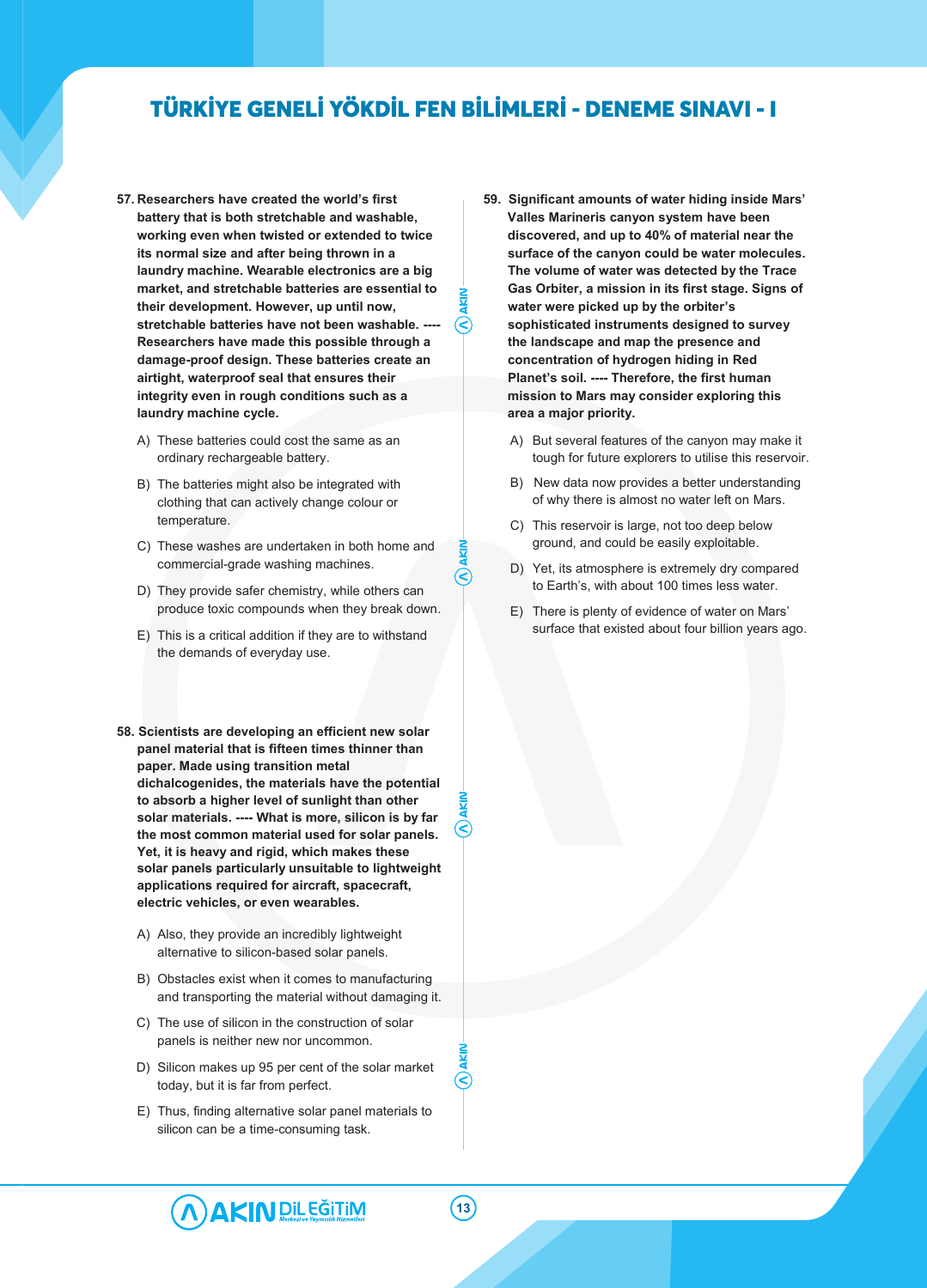$\mathcal{Q}$ 

R

S

**60.- 65. sorularda, cümleler sırasıyla okunduğunda parçanın anlam bütünlüğünü bozan cümleyi bulunuz.**

**60. (I)** Ever since scientists started looking at meteorites with microscopes, they have been puzzled and fascinated by what is inside. **(II)** Most meteorites are made of tiny beads of glass that date back to the earliest days of the solar system, before the planets were even formed. **(III)** The beads of glass inside these meteorites are called chondrules. **(IV)** Scientists can find clues about the early days of the solar system by looking at the types of a given element in a rock. **(V)** It is thought that they are bits of rock left over from the debris that was floating around billions of years ago, which eventually merged into the planets we now know.

|  | $(A)$ l | $B)$ II | $C)$ III | D) IV | E) V |
|--|---------|---------|----------|-------|------|
|--|---------|---------|----------|-------|------|

**61. (I)** Plastics found in electronic waste are rarely recycled due to their complex composition and hazardous additives. **(II)** However, scientists have developed a new use for them by repurposing them as an alternative to the plastics that are used in laboratory cell culture containers, such as petri dishes. **(III)** For now, we do not have a clear idea whether using these plastics in such an way will pose an unforeseen problem in the future. **(IV)** Repurposing them for cell culture in the lab would allow maximum value to be recovered from ewaste plastics. **(V)** The process could also help to reduce the amount of plastic waste generated from biomedical research.

$$
A) I \t B) II \t C) III \t D) IV \t E) V
$$

**62. (I)** NASA's Mars Exploration Program aims to explore Mars and provide a continuous flow of scientific information and discovery. **(II)** NASA's Mars rover called Perseverance has discovered carbon-containing organic compounds in some of the rocks it investigated on the floor of the Red Planet's Jezero Crater. **(III)** However, this discovery cannot be considered as detection of life on Mars, since organics can be produced by both biological and non-biological means. **(IV)** Therefore, further research is required to determine the processes that formed the Jezero compounds. **(V)** Still, this is an important milestone, as this discovery will shed light on the process that led to the formation of the rocks in Jezero Crater.

$$
A) I \qquad B) II \qquad C) III \qquad D) IV \qquad E) V
$$

**63. (I)** Driving simulator tests are popular for understandable reasons: any scenario can be simulated at the touch of a button. **(II)** They are independent of time and weather conditions and without any safety risk for the vehicle, people or the environment. **(III)** In addition, until recently, there were no standardised test procedures to check complex tasks such as human and system interaction. **(IV)** Moreover, an hour in the driving simulator is cheaper and requires less organisation than a real driving lesson on a test track. **(V)** In the field of highly automated driving, however, driving simulator studies are often questioned because of the lack of realism.

A) I B) II C) III D) IV E) V

- **64. (I)** When forecasting how storms may change in the future, it helps to know something about their past. **(II)** Judging from historical records dating back to the 1850s, hurricanes in the North Atlantic have become more frequent over the last 150 years. **(III)** However, scientists have questioned whether this upward trend is a reflection of reality, or simply an artefact of lopsided record-keeping. **(IV)** If 19th-century storm trackers had access to 21st-century technology, they would most certainly have recorded more storms. **(V)** This is still a mystery and boils down to the question of how global warming will affect future hurricanes.
	- $(A)$  I B) II C) III D) IV E) V
- **65. (I)** Monitoring population numbers of animals may indicate damage to the ecosystem in which they live. **(II)** For instance, microorganisms can be used as indicators of toxins in an ecosystem. **(III)** Some microorganisms will produce stress proteins if they are exposed to certain pollutants. **(IV)** Because microorganisms include most unicellular organisms, they can be extremely diverse. **(V)** Therefore, we can get an idea of the level of pollution present in the environment by measuring the levels of these proteins.

$$
A) I \qquad B) II \qquad C) III \qquad D) IV \qquad E) V
$$

$$
f_{\rm{max}}
$$

**14**

 $(\textcolor{red}{\blacktriangleleft})$ 

# A AKIN DIL EĞİTİM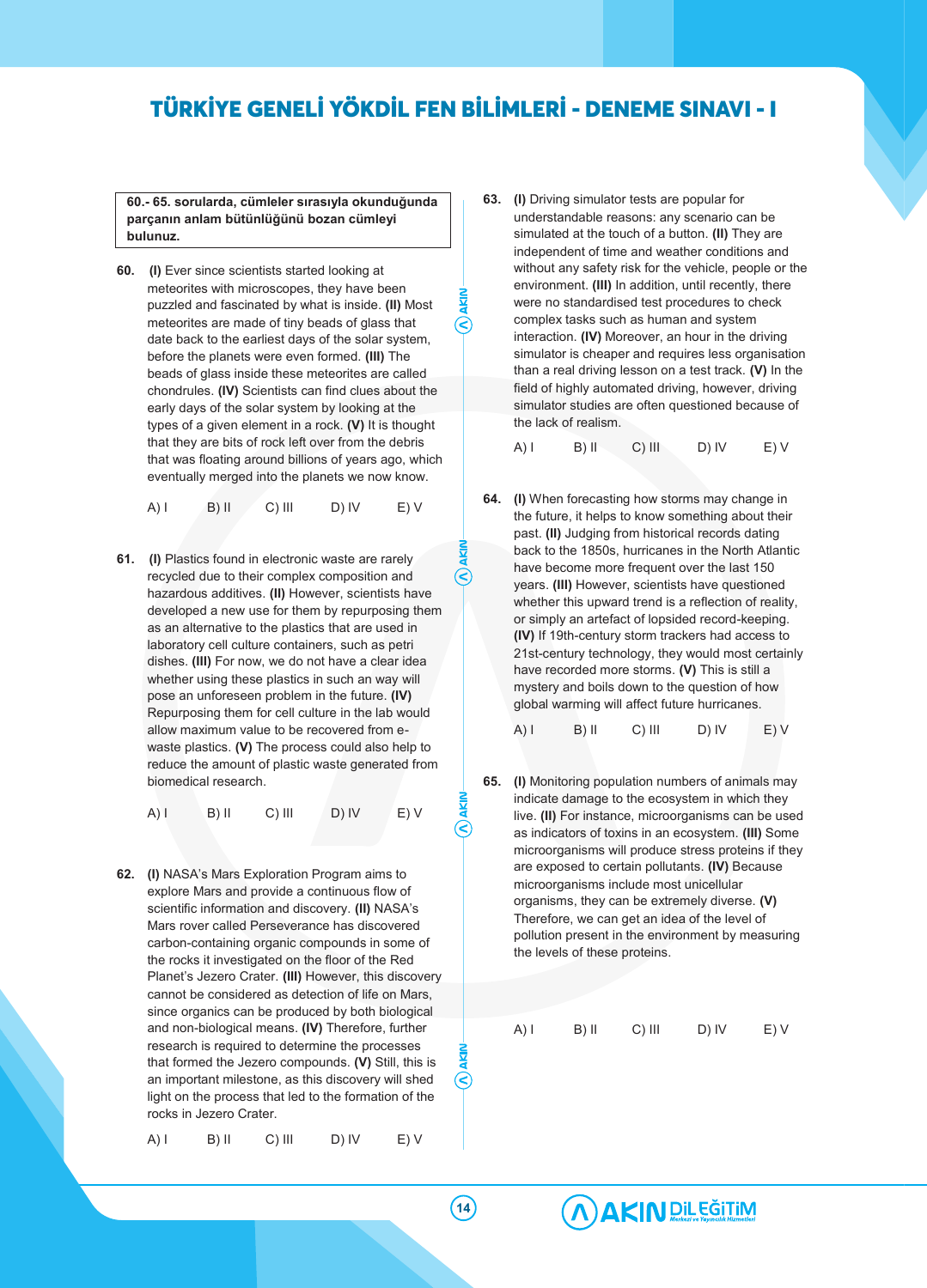**66. - 68. soruları aşağıdaki parçaya göre cevaplayınız.**

When it comes to climate change, scientists are finding that killer whales may be nature's equivalent of rich Westerners: able to move, adjust, and perhaps even profit from it, when others less fortunate are unable to do so. Killer whales, also known as orcas, are highly mobile, can adjust to change, and be quick to take advantage of new opportunities. Research found that these whales moved northward earlier each year as the ice melted, which is not surprising, as killer whales hunt prey at the edge of the ice. Researchers have also found that these whales are appearing earlier and earlier each year at any given location, as climate change thins the ice and causes it to melt off earlier. But they are also showing up in places where they had never been known to go before. Killer whales have also begun to feed on seals and other marine mammals that are more normally the prey of polar bears. Research shows that there could be some overlap between these two predators **vying** for prey. The bottom line is that with animals, just as with nations, climate change really is going to produce winners and losers.

### **67. It can be understood from the passage that killer whales ----.** A) employ a wide variety of strategies in order to

- hunt their prey
- B) are highly dependent on thick ice to catch their prey, just like polar bears
- C) have altered their feeding patterns owing to climate change
- D) have the potential to travel vast distances for long periods of time without feeding
- E) have substantially reduced the populations of polar bears due to the rivalry they have with them

### **66. The author gives the example of rich Westerners in order to ----.**

- A) show that killer whales are highly capable of adapting to and benefiting from new experiences
- B) prove that killer whales are the most dangerous predators that are able to adjust to abrupt climatic changes
- C) raise important questions regarding the threats climate change poses to both people and animals
- D) criticise western countries that are always exploiting the natural resources of underdeveloped countries
- E) reveal that killer whales may become one of the endangered species due to climate change

### **68. Which of the following is closest in meaning to the underlined word '**vying**' in the passage?**

- A) Providing
- B) Exchanging
- C) Diminishing
- D) Obstructing
- E) Competing



R)

 $(\leq)$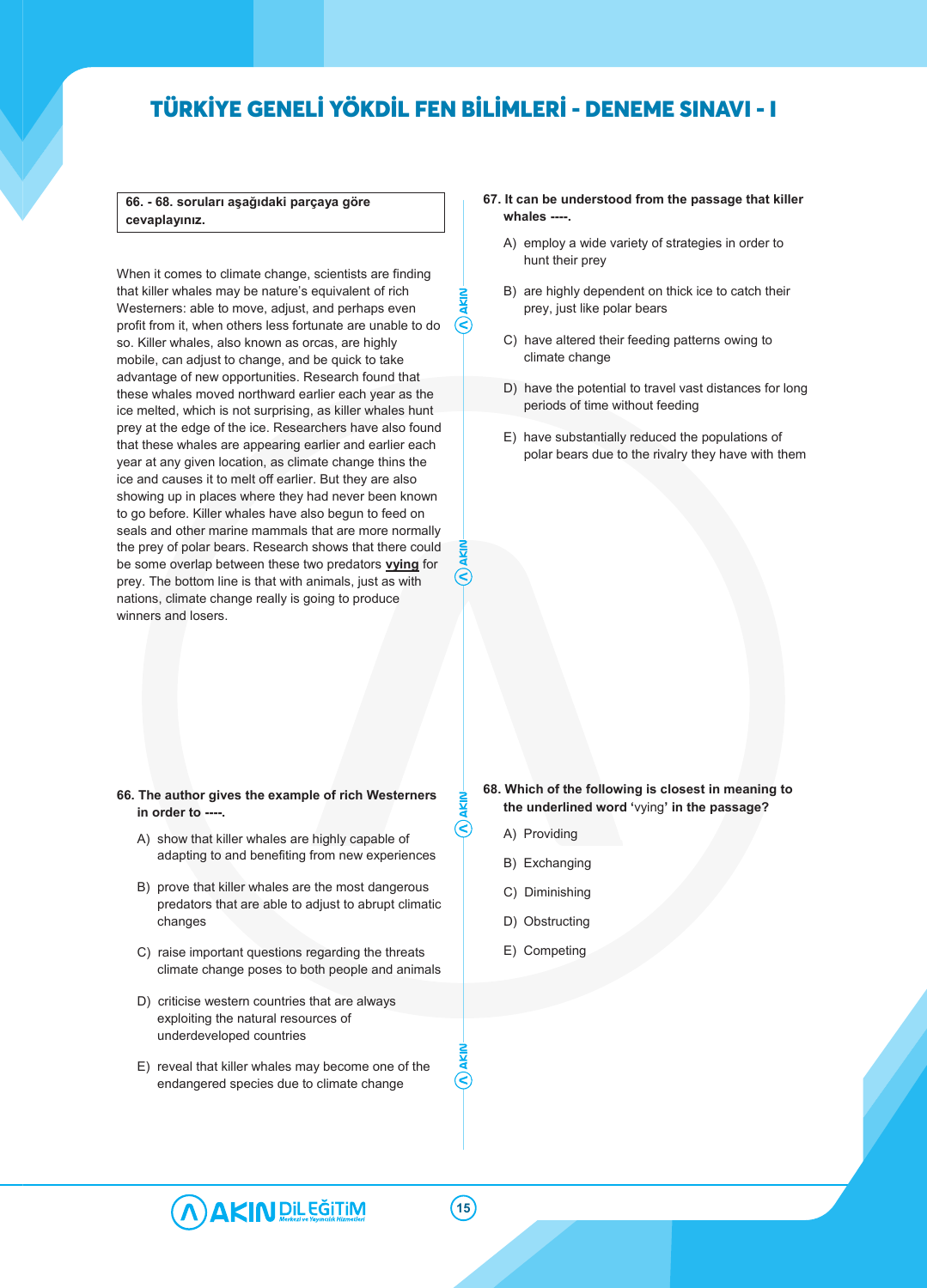⋐

|∈

### **69. - 71. soruları aşağıdaki parçaya göre cevaplayınız.**

Why are millennia-old ancient Roman piers still standing strong as concrete islands, while modern concrete structures built only decades ago crumble into pieces due to wind and waves? The answer lies in an until-now undocumented Roman recipe. Researchers have revealed that as seawater filters through piers made of age-old Roman concrete, the structures actually become increasingly stronger because of the growth of interlocking minerals – including some minerals that are rare or expensive to cultivate in lab settings. These minerals, similar in shape to the crystals in volcanic rocks, then form interlocking plates in gaps within the ancient concrete, making it stronger over time. This is pretty much the opposite of what happens to modern concrete structures, which are worn down and become increasingly cracked and fragile as gaps are compromised by infiltrating seawater. So why aren't we using Roman-style concrete? For one, we do not know the recipe, although geological engineers have been trying to recreate the right mix for many years. We may think we are at the height of human knowledge, but the ancients did possess precious knowledge that has been lost to time.

### **70. It can be concluded from the passage that ----.**

- A) ancient Romans kept their engineering expertise secret deliberately so that their structures would not be replicated
- B) the minerals found in the Roman-style concrete are now non-existent
- C) due to the lack of historical documents, we have not yet grasped the essence of Romanstyle concrete
- D) researchers aim to find the missing documents containing the secrets of Roman-style concrete **structures**
- E) ancient Romans utilised volcanic rocks when building concrete structures

### **69. It is pointed out in the passage that ----.**

- A) researchers have unveiled the secrets of the ancient Roman-style concrete structures
- B) modern concrete structures are susceptible to the negative impacts of seawater
- C) today's engineers have managed to mimic the concrete structures built by ancient Romans
- D) ancient concrete structures cannot withstand modern use despite their strength
- E) Roman-style concrete was far more durable than the structures erected by other ancient people

### **71. What is the author's attitude towards modern concrete structures?**

- A) Optimistic
- B) Favouring
- C) Impartial
- D) Critical
- E) Enthusiastic



R)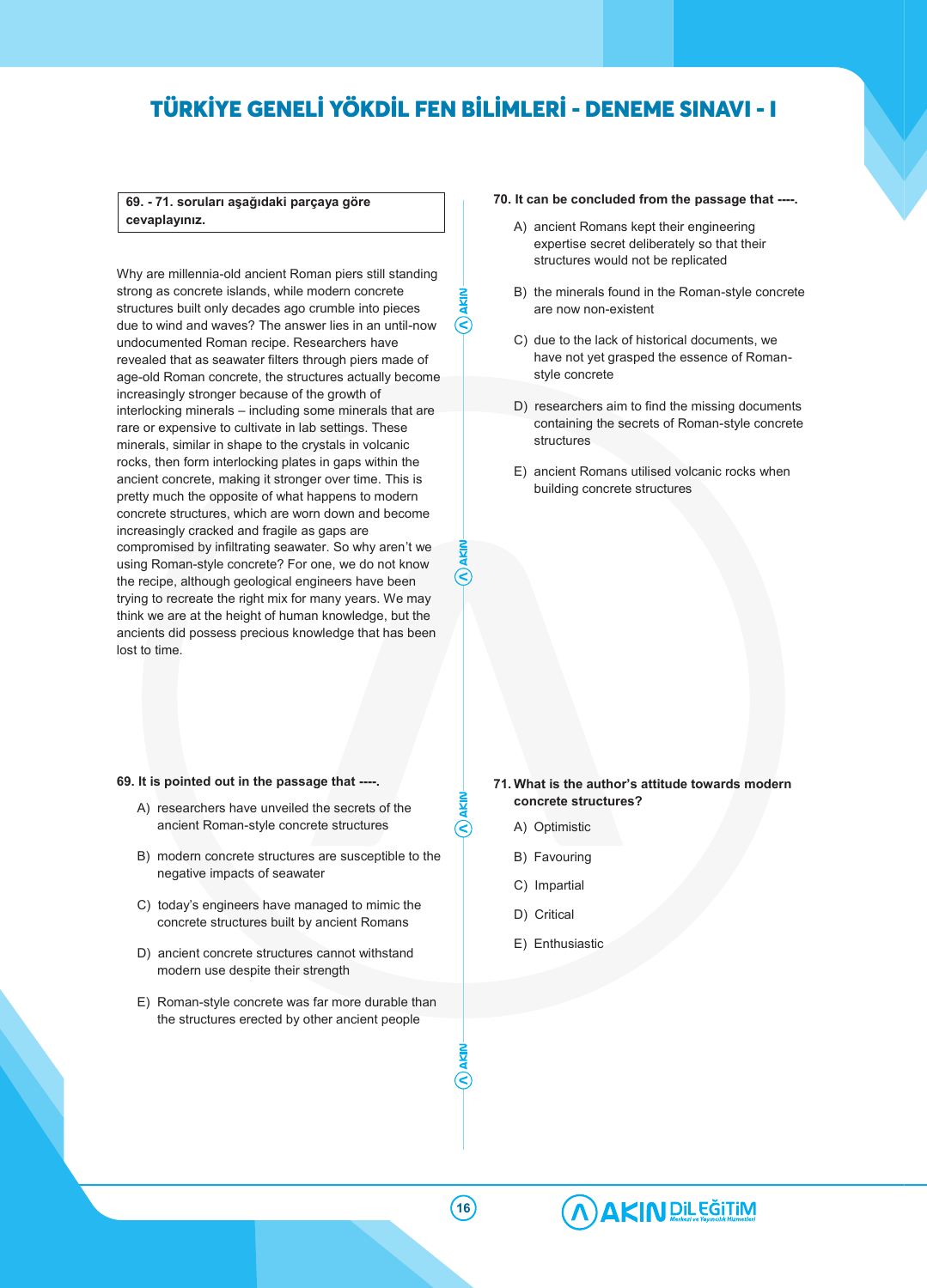R

 $(\leq)$ 

### **72. - 74. soruları aşağıdaki parçaya göre cevaplayınız.**

Imagine a future where computers run on light and windows can change into mirrors in the blink of an eye. All this may be possible with the right lasers. It might sound like something from sci-fi, but optical engineering is an expanding field of work that aims to develop lasers that can change the properties of materials. The technologies were limited by the problem of the lasers creating too much heat in the materials. Now, researchers have found a way to make lasers change the properties of materials without any excess damage from laser-made heat. They used intense infrared lasers to rapidly change the energy of electrons inside the material. Normally, this instantaneous change would be impossible because the material would heat up too much, and it would take a long time for the heat to dissipate. However, this method works because intense infrared laser alters the distances between electron energy levels. Electrons jumping between levels is what causes heat, so this approach prevents too much heat from building-up. In principle, this innovative method can change optical, magnetic and many other properties of materials. Therefore, rather than making new materials to realise different properties, we can soon take just one material and ultimately give it a broad range of useful properties.

### **72. One can understand from the passage that ----.**

- A) the heat produced by laser energy depends on the power level of the laser used
- B) the discovery of intense infrared lasers to change the properties of materials was purely incidental
- C) the number of electrons in a material decreases when exposed to excessive heat
- D) researchers have been inspired by sci-fi movies when developing intense infrared lasers
- E) a single material will probably possess a wide variety of beneficial properties in the near future

### **73. Which of the following is true about the properties of materials?**

- A) They can be altered only temporarily at the moment.
- B) They have been better understood thanks to the novel laser technology.
- C) They change rapidly when exposed to intense infrared laser.
- D) It is impossible to switch them back to their original state.
- E) It takes researchers a long time to make alterations to them.

#### **74. The passage is mainly about ----.**

- A) the new principles planned to be used in the field of optical energy
- B) novel methods to provide power for devices running on electricity
- C) an innovative means to manipulate the properties of materials
- D) a ground-breaking method that will change the future of laser technology
- E) the significant role heat plays in the rapid transformation of materials



R)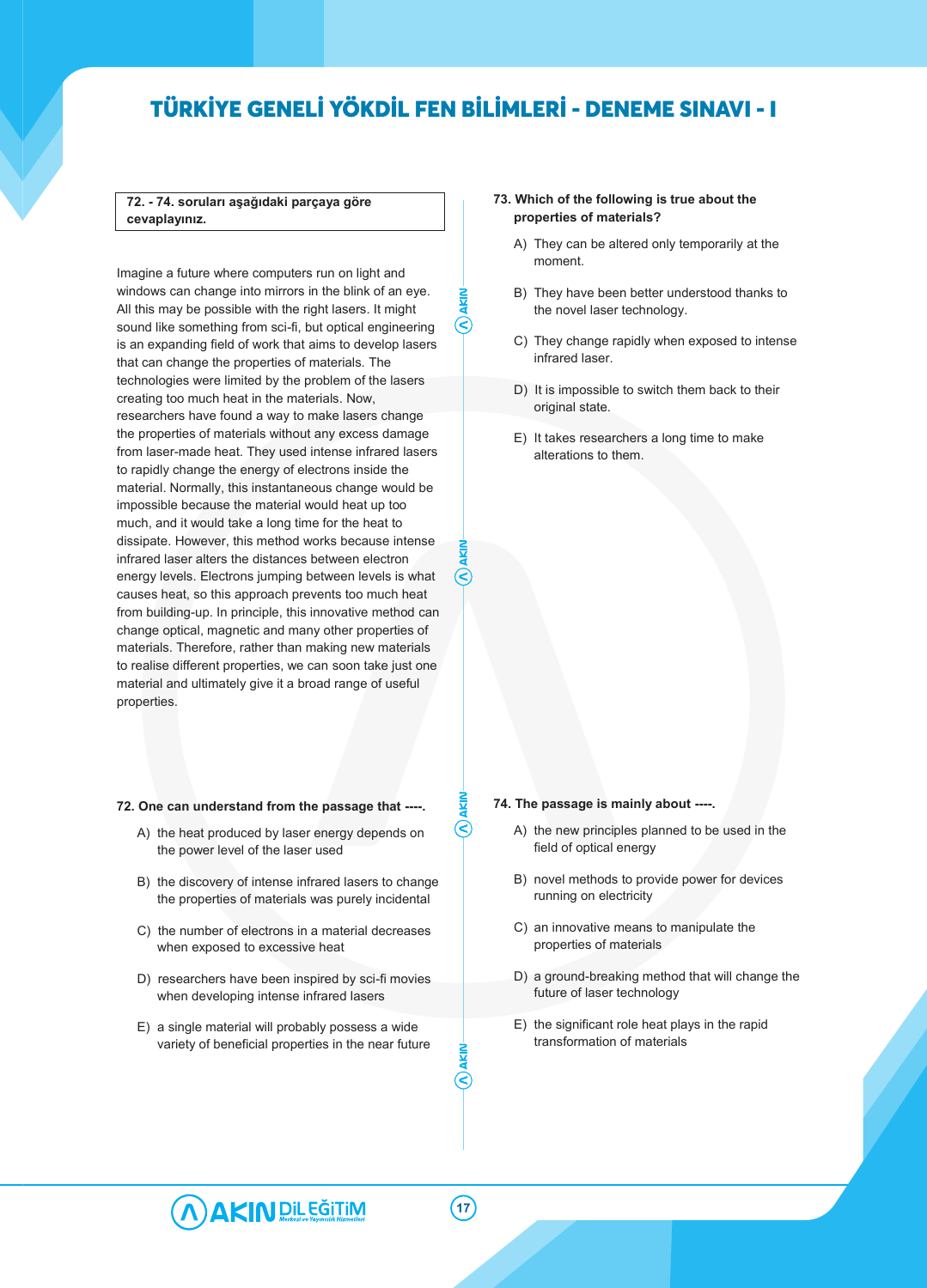### **75. - 77. soruları aşağıdaki parçaya göre cevaplayınız.**

Scientists say that the Amazon Rainforest is on the brink of collapse and could transform into a dry savannah in just  $\geq$ five years. Luciana Gatti, a senior climate change ⊲ researcher, asserts that the Amazon could be just five years away from a total environmental disaster, adding that it is about to collapse, it is in an emergency, and urgent action is needed now. A comprehensive report identified a variety of different factors pointing to the rainforest's collapse, with the primary drivers being the rising global temperatures due to climate change and the massive deforestation efforts by Brazil, where much of the Amazon is located. This is a perfect formula for "savannization", a process that describes a forest drying up due to reduced rainfall and transforming into a dry, arid savannah grassland. Luciana Gatti says that there is a narrow window of opportunity to change this trend. But action must be exponential. At minimum, this would mean ′€ halting all deforestation efforts immediately. This would also need to be followed by an aggressive reforestation campaign in order to restore the rainforest. It is not too late, but attempts to prevent the Amazon rainforest from collapsing should have been made decades, not years, ago.

### **75. One can conclude from the passage that ----.**

- A) scientists have been unable to determine all the factors causing the Amazon Rainforest to collapse
- B) a comprehensive reforestation effort to prevent the disaster in the Amazon is already underway
- C) the Amazon rainforest could be saved in just five years provided that urgent action is taken now
- D) there are several reasons why Brazil is incapable of addressing the Amazon Rainforest disaster alone
- E) the action to save the Amazon Rainforest should have been taken much earlier

### **76. According to Luciana Gatti, ----.**

- A) the Amazon will turn into a dry savannah irrespective of the urgent action to prevent it
- B) the efforts of scientists to save the Amazon Rainforest are inadequate at the moment
- C) there is only a slim chance to halt the course of the collapse of the Amazon Rainforest
- D) urgent action taken to reverse damage to the Amazon Rainforest has started to pay off
- E) scientists all around the world should collaborate to save the Amazon Rainforest

### **77. Which of the following is the best title for this passage?**

- A) The Amazon Rainforest: On the Verge of Disaster
- B) Exploitation of the Amazon Rainforest
- C) Brazil's Reforestation Efforts in the Amazon
- D) To Save or Not to Save: The Amazon Rainforest
- E) Regeneration of the Amazon Rainforest

**18**

 $(\widehat{\textbf{C}}% )^{1/2}=\widehat{\textbf{C}}\times \widehat{\textbf{C}}^{1/2}$ 

୧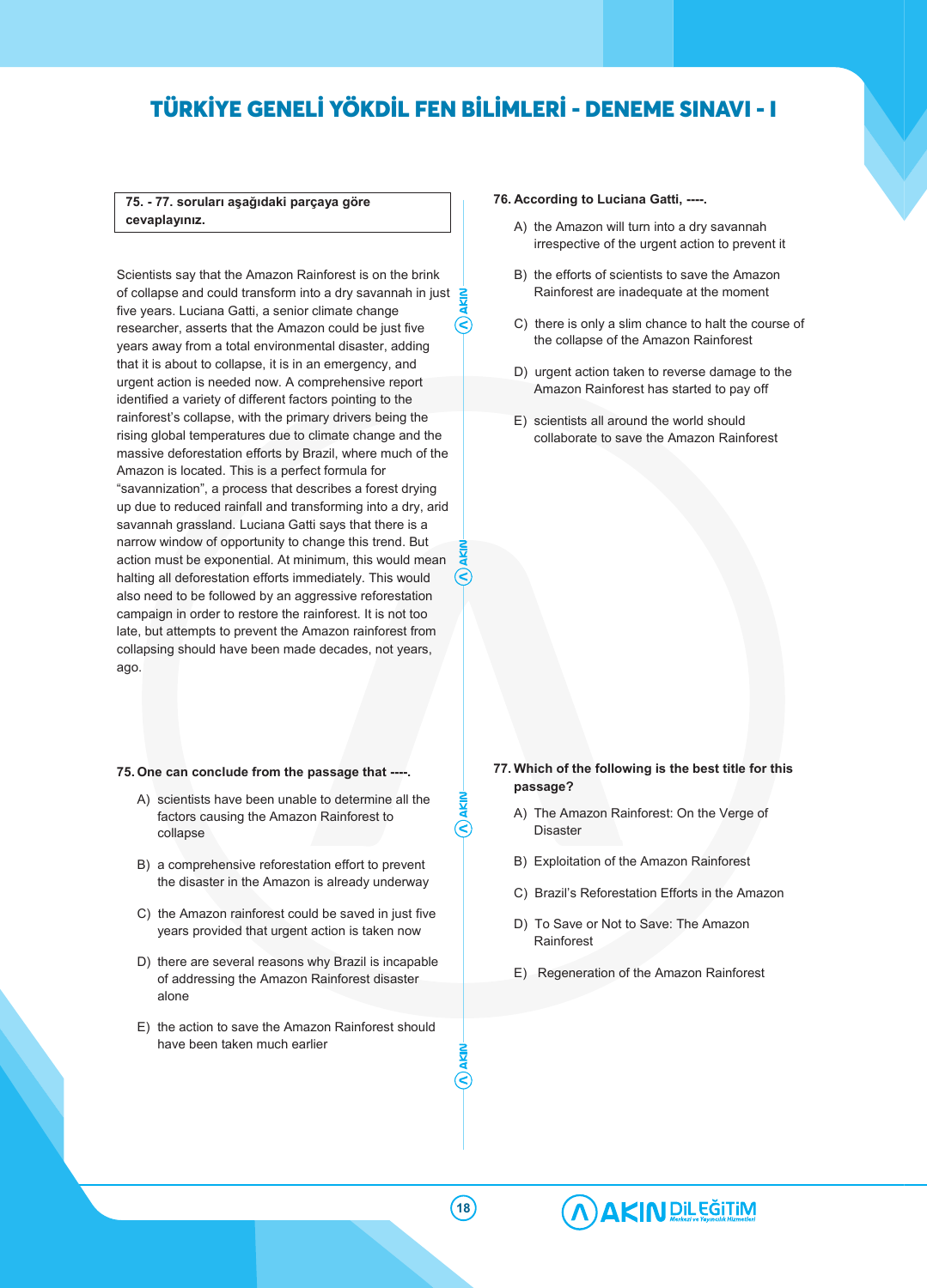**78. - 80. soruları aşağıdaki parçaya göre cevaplayınız.**

There is a shortage of donor organs all over the world  $-$  a terrifying difficulty for the hundreds of thousands of patients on transplant waiting lists. But new technology has the chance to make the donor organ obsolete. A biotech company claims that they 3D bioprinted a miniaturised human heart. Though it is still years out, their long-term goal is to print full-scale human hearts that can be transplanted into human patients. The company used a bioink that was designed to replicate actual human biomaterials. The heart was printed the same way a 3D printer prints small objects: layer by layer. Once fully printed, the heart was transferred to a bioreactor that mimics the conditions of the human body, helping the cells fuse themselves into tissue. What sets this mini heart apart from its counterparts is its inner workings. It has four major internal chambers and all other structures, like valves, found inside the human heart. Despite these developments, the mini heart is far from ready for transplant in the near future. For now, it could become a viable tool for cardiotoxicity testing – the study of how drug treatments and medications could damage heart muscles. In fact, that is what it was designed to do in the first place.

### **78. Which of the following can be concluded from the passage about the mini heart?**

- A) It will be used by drug companies to determine the side effects of their medications.
- B) There is a fierce competition between its developer and the other companies in the market.
- C) Its developers are looking for volunteers to test whether it is ready to be transplanted.
- D) Since it has four interior chambers, it helps determine whether medications could damage heart muscle.
- E) One of the objectives of developing it is to reveal how certain drugs can impair heart muscles.
- **79. The mini heart mentioned in the passage is distinct from others since it ----.**
	- A) can be 3D printed much faster than its counterparts
	- B) is the first mini heart that has been 3D printed using biomaterials
	- C) possesses all the structures of a full-sized human heart
	- D) is the smallest mini heart that has been developed so far
	- E) has structures more durable than the other mini hearts in the market

### **80. What is the author's purpose in writing this passage?**

- A) To draw attention to the people in need of heart transplants
- B) To inform the audience about the future of 3D technology
- C) To provide information about a breakthrough in artificial heart development
- D) To emphasise how 3D technology can be used in various fields of science such as medicine
- E) To persuade the audience to become donors to save people's lives



S